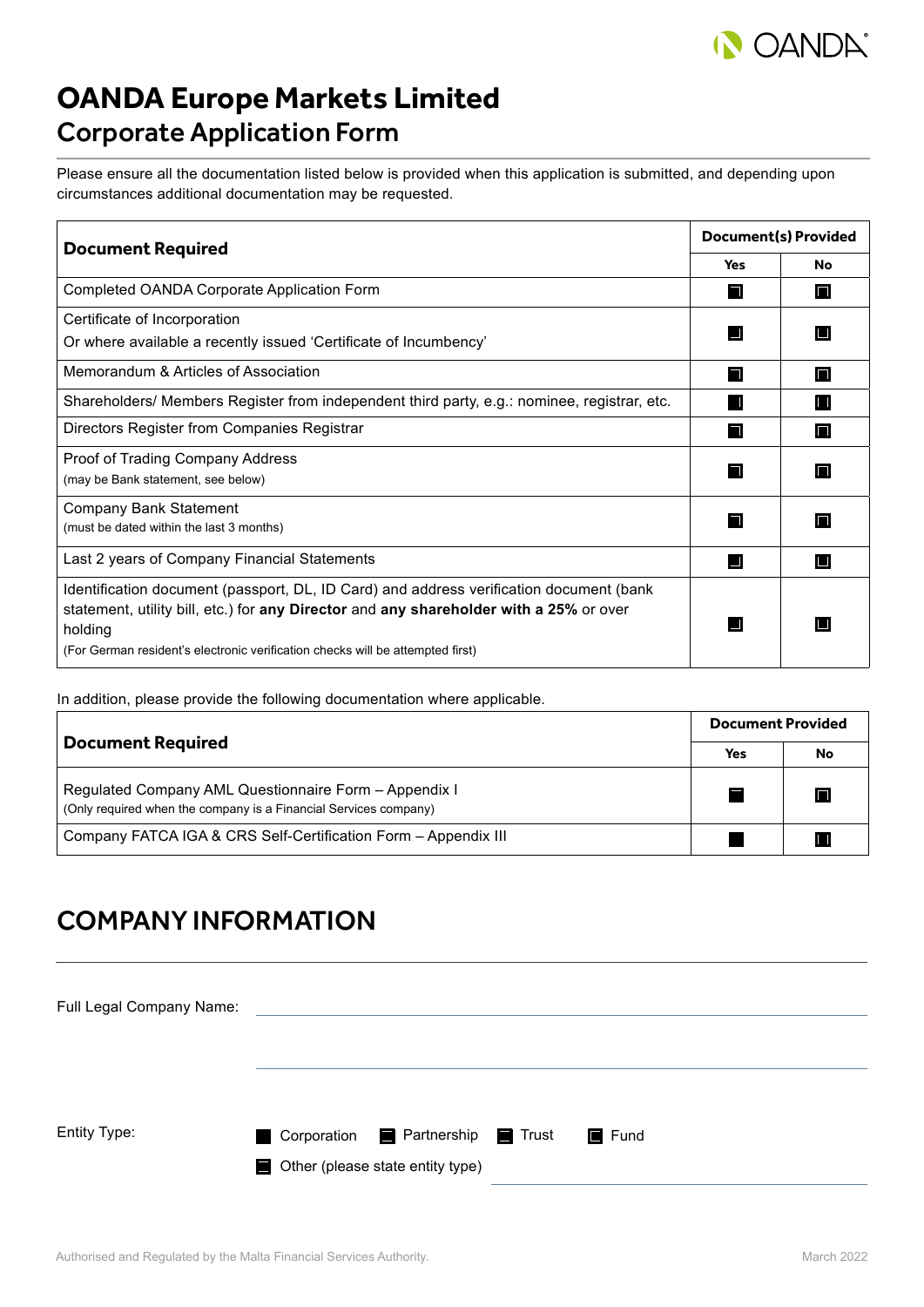

|                                                       |             | Registered Company Number:<br><b>Example 2018</b> Number: <b>Example 2018</b> Number: <b>Example 2018</b> Number: <b>Example 2018</b> Number: <b>Example 2018</b> Number: <b>Example 2018</b> Number: <b>Example 2018</b> Number: <b>Example 2018</b> Number: <b>E</b> |
|-------------------------------------------------------|-------------|------------------------------------------------------------------------------------------------------------------------------------------------------------------------------------------------------------------------------------------------------------------------|
| (eg: 123456, AB123456)                                |             |                                                                                                                                                                                                                                                                        |
| Date of Incorporation:                                |             |                                                                                                                                                                                                                                                                        |
|                                                       |             |                                                                                                                                                                                                                                                                        |
| Country of Incorporation:                             |             | and the control of the control of the control of the control of the control of the control of the control of the                                                                                                                                                       |
|                                                       |             |                                                                                                                                                                                                                                                                        |
|                                                       |             | <u> 1989 - Johann Stoff, amerikansk politiker (* 1908)</u>                                                                                                                                                                                                             |
|                                                       |             |                                                                                                                                                                                                                                                                        |
| Trading Company Address:<br>(if different from above) |             | ,我们也不会有什么。""我们的人,我们也不会有什么?""我们的人,我们也不会有什么?""我们的人,我们也不会有什么?""我们的人,我们也不会有什么?""我们的人                                                                                                                                                                                       |
|                                                       |             | <u> 1989 - Johann Stoff, amerikansk politiker (* 1908)</u>                                                                                                                                                                                                             |
|                                                       |             | Country Country Country Country Country Country Country Country Country Country Country Country Country Country                                                                                                                                                        |
|                                                       |             |                                                                                                                                                                                                                                                                        |
| Postal Company Address:                               |             | and the control of the control of the control of the control of the control of the control of the control of the                                                                                                                                                       |
|                                                       |             | <u> 1989 - Johann Stoff, amerikansk politiker (* 1908)</u>                                                                                                                                                                                                             |
|                                                       |             | Country Country Postal/Zip Code                                                                                                                                                                                                                                        |
| Legal Entity Identification<br>(LEI) Number:          |             | <u> 1989 - Johann Harry Harry Harry Harry Harry Harry Harry Harry Harry Harry Harry Harry Harry Harry Harry Harry</u>                                                                                                                                                  |
|                                                       |             |                                                                                                                                                                                                                                                                        |
| your company.                                         |             | All counterparties to a derivative contract must report details of that derivative contract to a trade repository. Your LEI<br>number is your company's unique 20-character code which you will use to report all financial transactions entered into by               |
| Regulatory Status:                                    | Unregulated | Regulated                                                                                                                                                                                                                                                              |
|                                                       |             | Name of the Regulator<br><u> 1980 - Jan Stein Stein Stein Stein Stein Stein Stein Stein Stein Stein Stein Stein Stein Stein Stein Stein S</u>                                                                                                                          |
| Listed on an Exchange:                                | No          | ■ Yes                                                                                                                                                                                                                                                                  |
|                                                       |             | Name of the Exchange <b>Example 2018</b>                                                                                                                                                                                                                               |
| Company Website Address:                              |             | and the control of the control of the control of the control of the control of the control of the control of the                                                                                                                                                       |
|                                                       |             |                                                                                                                                                                                                                                                                        |
| Company Contact Tele Number:                          |             |                                                                                                                                                                                                                                                                        |
| <b>Company Contact Email Address:</b>                 |             |                                                                                                                                                                                                                                                                        |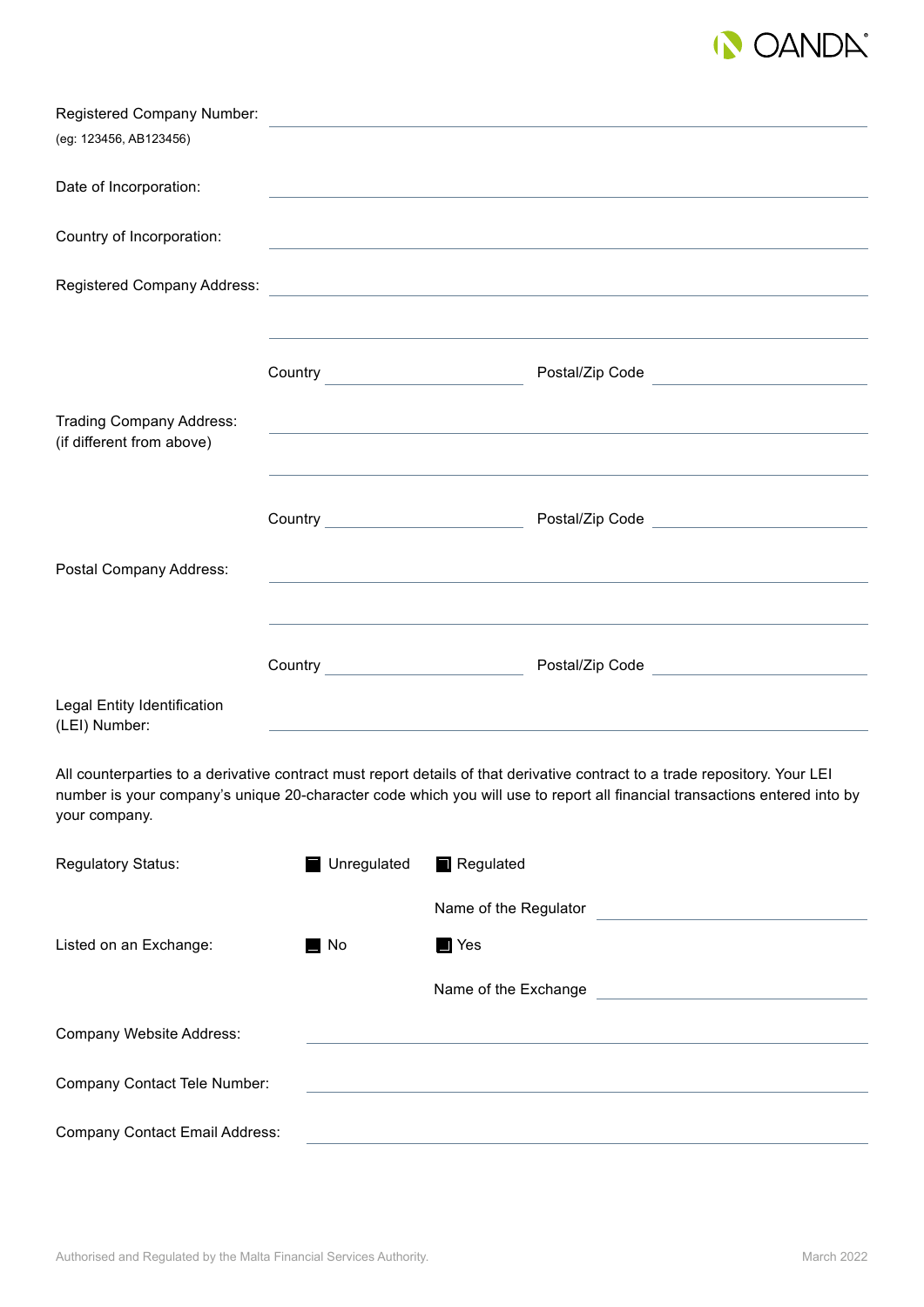

# BUSINESS INFORMATION

| Nature of business:                                                                                             |
|-----------------------------------------------------------------------------------------------------------------|
| $ \mathbf{\tau} $<br>Industry sector:                                                                           |
| What is the purpose of the account?<br>(eg: hedging, investing client money, etc)                               |
| If OTHER, please provide details:                                                                               |
| Is the company a financial institution?<br>$\blacksquare$ Yes<br>$\blacksquare$ No                              |
| Is the company operating with the required authorisation or license?<br>$\blacksquare$ No<br>$\blacksquare$ Yes |
| Is the company a shell bank?                                                                                    |
| $\blacksquare$ No<br>$\blacksquare$ Yes                                                                         |
| Does the company provide services to a shell bank?                                                              |
| $\blacksquare$ No<br>$\blacksquare$ Yes                                                                         |
| Has the company ever been subject to bankruptcy/insolvency proceedings in any country or territory?             |
| $\blacksquare$ No<br><b>N</b> Yes                                                                               |
| Please state the country or territory & date of the proceedings                                                 |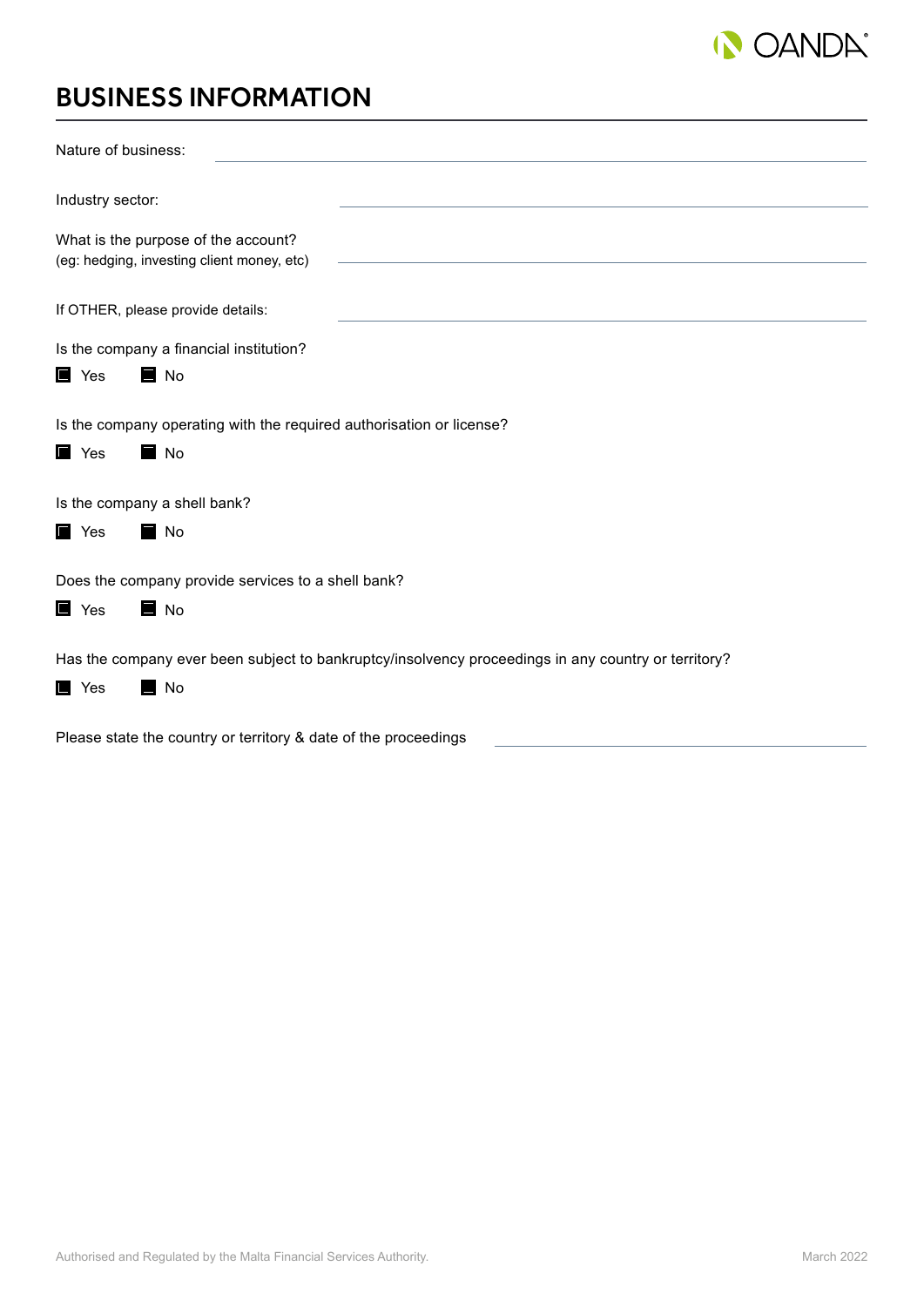

# CORPORATE STRUCTURE INFORMATION

| <b>Shareholders/Beneficial Owners</b><br>(please list everyone with a holding of 25% or above) |                    |                |                            |
|------------------------------------------------------------------------------------------------|--------------------|----------------|----------------------------|
| <b>Name</b>                                                                                    | <b>Nationality</b> | <b>Address</b> | Date of Birth (DD/MM/YYYY) |
|                                                                                                |                    |                |                            |
|                                                                                                |                    |                |                            |
|                                                                                                |                    |                |                            |
|                                                                                                |                    |                |                            |
|                                                                                                |                    |                |                            |
|                                                                                                |                    |                |                            |
| <b>Directors</b><br>(please list everyone)                                                     |                    |                |                            |
| <b>Name</b>                                                                                    | Nationality        | <b>Address</b> | Date of Birth (DD/MM/YYYY) |
|                                                                                                |                    |                |                            |
|                                                                                                |                    |                |                            |
|                                                                                                |                    |                |                            |
|                                                                                                |                    |                |                            |
|                                                                                                |                    |                |                            |
|                                                                                                |                    |                |                            |

## **FINANCIAL INFORMATION**

| What is the estimated annual revenue for the company in EUR?                                                                            |                                                                                              |                 |
|-----------------------------------------------------------------------------------------------------------------------------------------|----------------------------------------------------------------------------------------------|-----------------|
| 25,000-49,999<br>Under 25,000<br>$\blacksquare$ 1-2 Million<br>750,000-999,999                                                          | ■ 100,000-249,999<br>$\blacksquare$ 50,000-99,999<br>More than 2 Million                     | 250,000-749,999 |
|                                                                                                                                         | What is the estimated net worth of the company in EUR? (total assets less total liabilities) |                 |
| $\blacksquare$ 25,000-49,999<br>$\blacksquare$ Under 25,000<br>$\blacksquare$ 5,000,000-9,999,999<br>$\blacksquare$ 1,000,000-4,999,999 | 50,000-99,999<br>■ 100,000-249,999<br>10,000,000 or more                                     | 250,000-999,999 |
| What is the source of funds?                                                                                                            |                                                                                              |                 |
| If other, please state                                                                                                                  |                                                                                              |                 |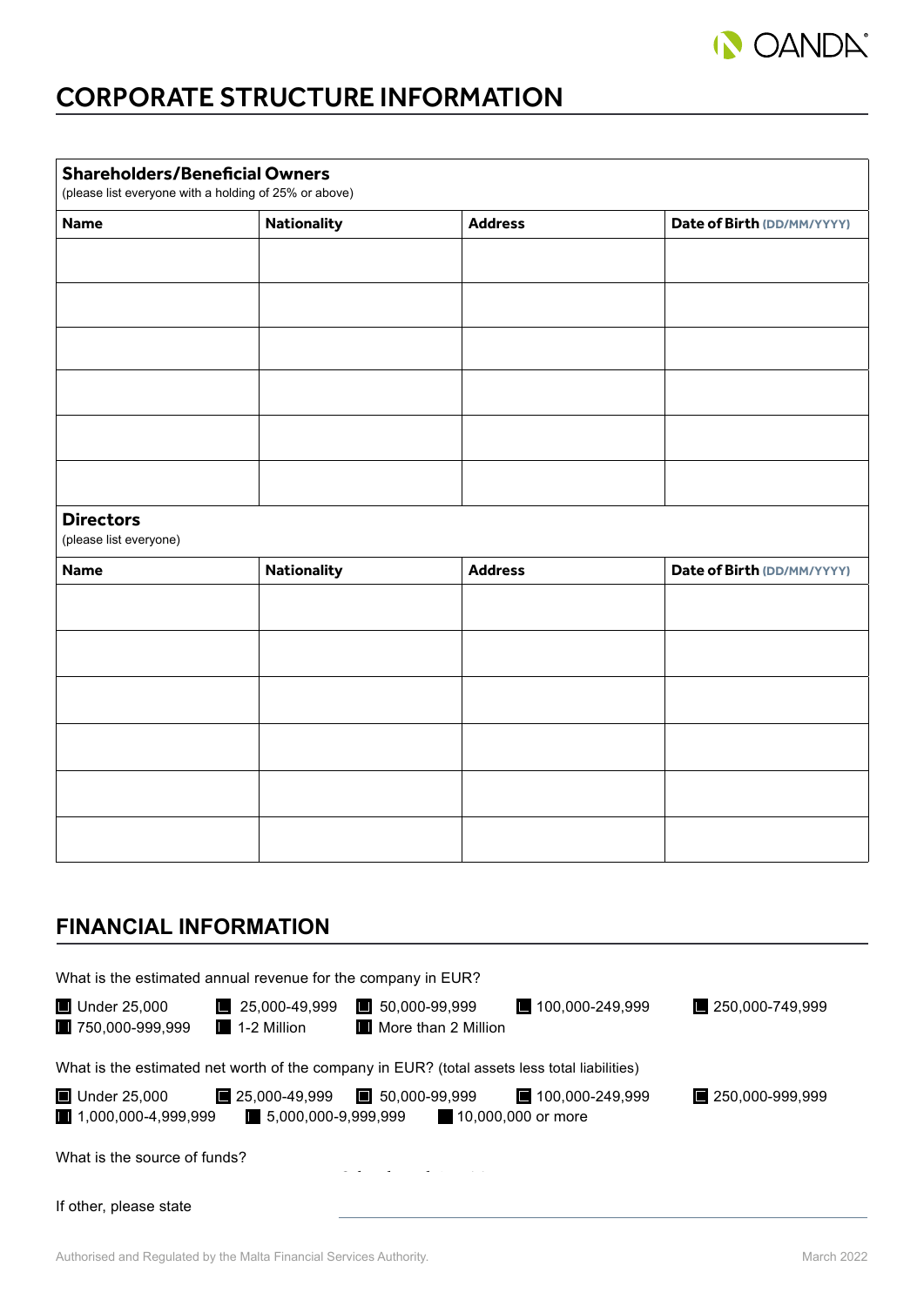

#### **Company Bank Account Details:** (please provided details for the company's primary bank account)

| Bank Name:                                                                                   |                                                              |  |  |  |
|----------------------------------------------------------------------------------------------|--------------------------------------------------------------|--|--|--|
| <b>Account Name:</b>                                                                         |                                                              |  |  |  |
| Sort Code:                                                                                   | Account Number:                                              |  |  |  |
| SWIFT/BIC:                                                                                   | IBAN:                                                        |  |  |  |
| <b>Account Currency</b><br>$\blacksquare$ EUR<br>∎ ∪SD                                       |                                                              |  |  |  |
| What is the source of wealth of the beneficial owners (please tick the most relevant answer) |                                                              |  |  |  |
| Savings and investments<br>Inheritance<br>III I<br><b>in the set</b>                         | <b>Business profits</b><br>Other If other, please state<br>П |  |  |  |
|                                                                                              |                                                              |  |  |  |

## DECLARATION

I confirm that the above information is true and accurate and that the company understands the nature and risks of margin trading in Forex and CFD.

I consent to the provision to the company of Risk Disclosure Statement and Terns of Business by way of the OANDA website, and I hereby confirm that I have read, understood and that the company agrees to be bound by the terms of these documents.

I also agree to OANDA's privacy policy.

#### **Name of Director:**

Signature: Date: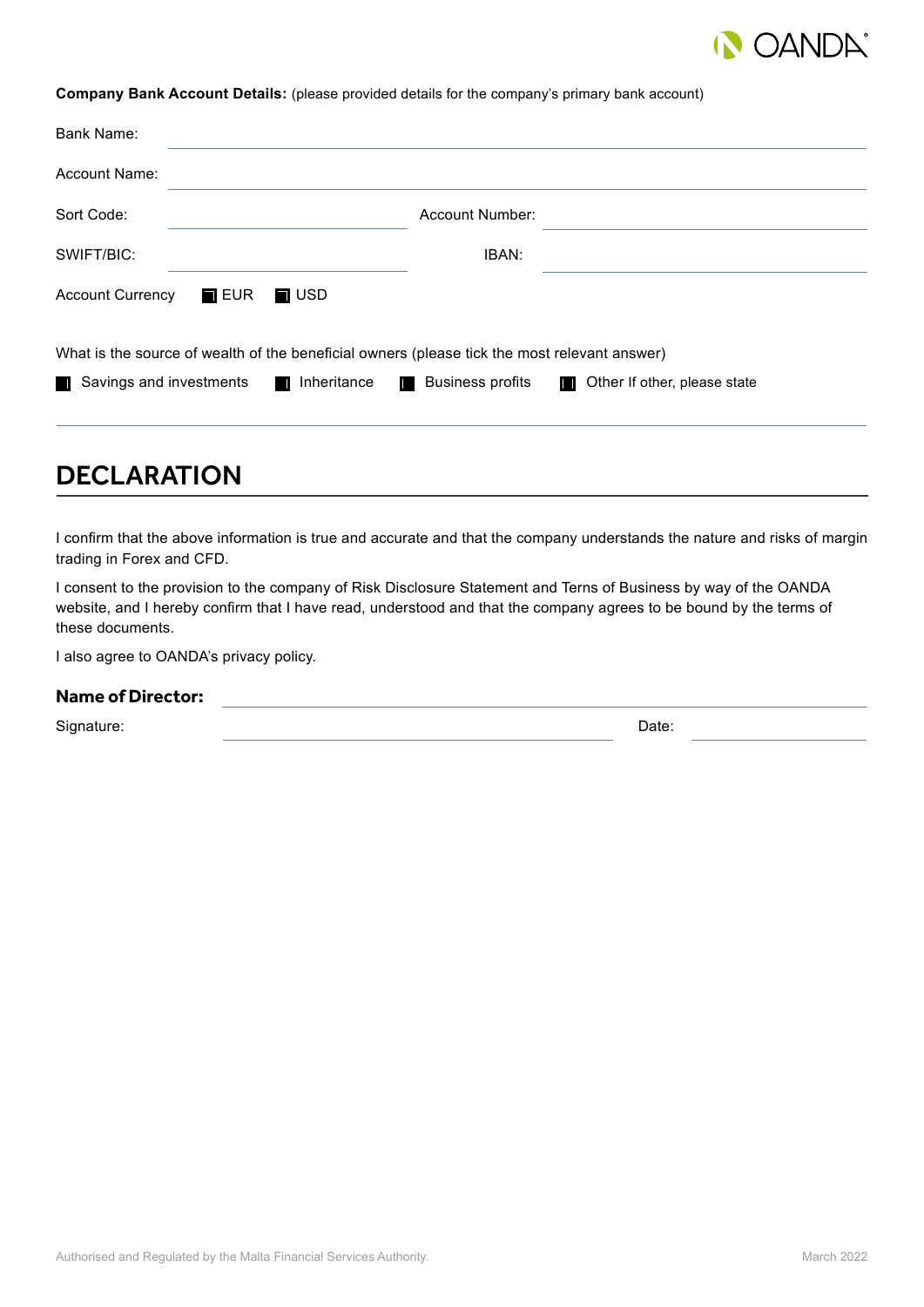

## CERTIFIED BOARD RESOLUTION (Limited Companies only)

Your board must hold a meeting and pass certain resolutions to enable your company to open an account with us. Please certify that this has happened below. The board must also authorise people to trade on your company's account ('Authorised Traders"). The Authorised Traders must sign the authorised signatories list in the schedule.

|                                                                                                              | (full name)    |  |
|--------------------------------------------------------------------------------------------------------------|----------------|--|
| Company secretary/ Director of                                                                               | (company name) |  |
| Certify that the following resolutions were duly passed by the directors of the company at a meeting held on |                |  |
| (date)                                                                                                       |                |  |

#### **It was Resolved as follows:**

1. That the account(s) be opened with OANDA Europe Markets Ltd (OANDA) in the name of the company for the purpose of entering into contracts in forex, contracts for difference and any form of margin trading contracts, and any transactions related or ancillary to any of the contracts.

2. That an agreement be entered into with OANDA in connection with the opening of the account(s) in such a form as OANDA shall require and that all transactions entered into by the company shall be subject to the terms of the Customer Agreement as amended from time to time.

3. That each of the persons whose names and specimen signatures appear in the attached authorised traders list (Appendix 2) shall be and are hereby jointly and severally authorised to sign any document in connection with the opening or operation of the account(s) including (but without limitation) the Customer Agreement and any document creating, perfecting or relating to any mortgage, charge or encumbrance over the company's assets and to give any oral or written instructions to OANDA with respect to the account(s) including (but without limitation) instructions to effect or otherwise enter into transactions with or on behalf of the company.

4. That any transaction of any description whatsoever previously entered into by the company with or through OANDA be and are hereby ratified and approved.

5. That these resolutions be communicated to OANDA and shall remain in force and that OANDA shall be entitled to rely on the same until an amending resolution shall be passed and a copy certified by an officer of the company shall have been received by OANDA.

I further certify that there is no legal, regulatory or other reason why the company should not conduct this business.

| <b>Signature of Company Secretary/ Director</b> | Date |
|-------------------------------------------------|------|
|-------------------------------------------------|------|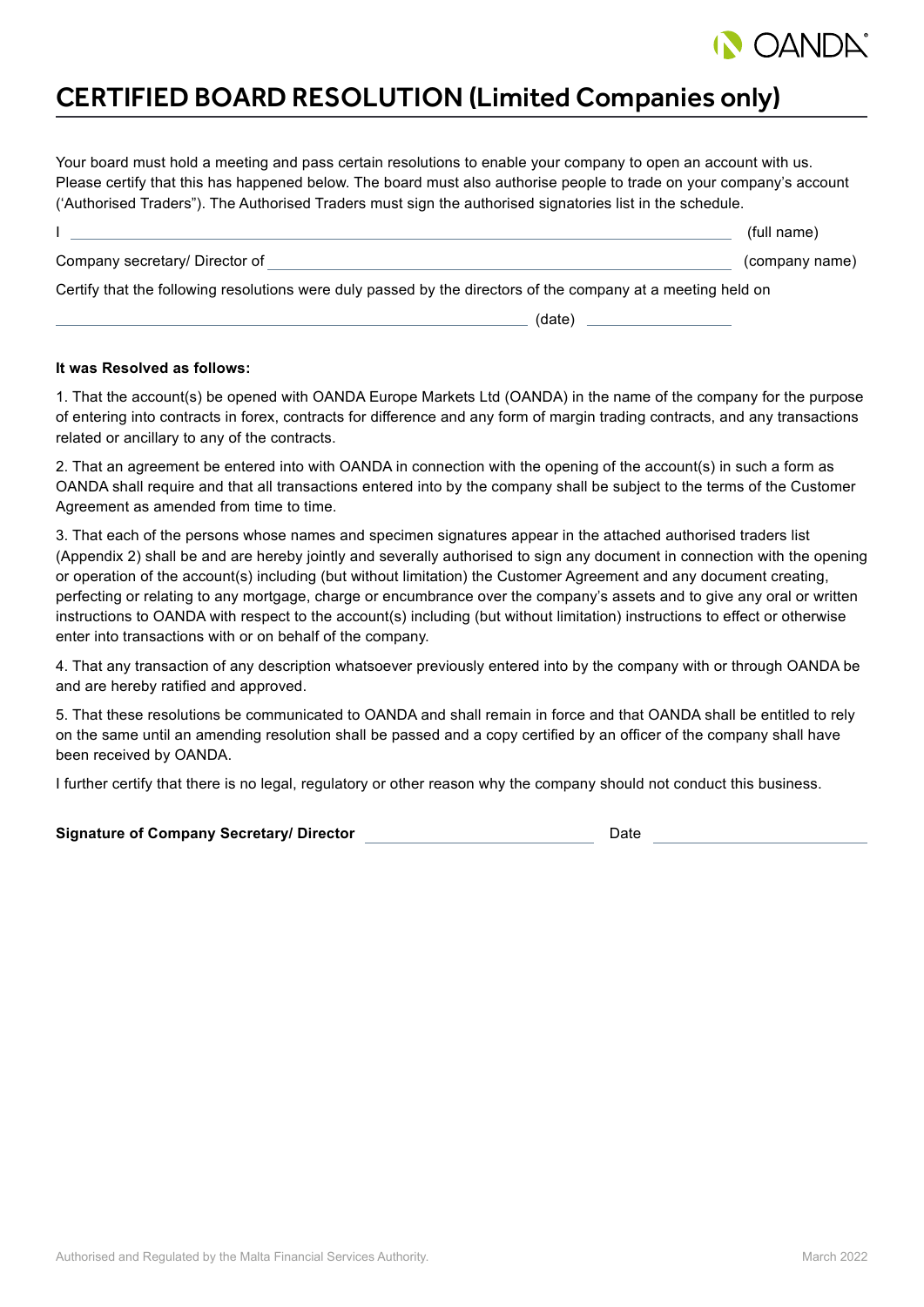

### **APPENDIX I**

# ANTI-MONEY LAUNDERING QUESTIONNAIRE FORM

#### **This form is to be completed by Regulated Financial Services companies only.**

| Full Company Legal Name:  |  |
|---------------------------|--|
| Country of Incorporation: |  |
| Name of Regulator:        |  |
| <b>Regulatory Number:</b> |  |

#### Please tick the "Yes" or "No" column in response to the following statements:

| <b>Statement</b>                                                                                                                                                                                                                                                                                | Yes | No     |
|-------------------------------------------------------------------------------------------------------------------------------------------------------------------------------------------------------------------------------------------------------------------------------------------------|-----|--------|
| Money laundering and terrorist financing is a crime in our country.                                                                                                                                                                                                                             |     | $\Box$ |
| Our institution has policies and procedures for prevention of money laundering and terrorist<br>financing.                                                                                                                                                                                      |     |        |
| These policies and procedures conform to the Financial Action Task Force standards.                                                                                                                                                                                                             |     | H      |
| Our institution has a program designed to establish the true identity of each customer,<br>beneficial owners and the origin of funds.                                                                                                                                                           |     |        |
| Our institution provides Anti-Money Laundering (AML) training, which includes prevention<br>of money laundering and terrorist financing and identification of suspicious transactions, to<br>employees who work directly with customers or customer funds.                                      |     |        |
| Our institution has written policies and procedures to prevent, detect and report suspicious<br>transactions.                                                                                                                                                                                   |     |        |
| Our institution conducts internal or external audits to assess its AML policies and procedures<br>and verify compliance with relevant AML and anti-terrorist financing laws?                                                                                                                    |     |        |
| Our institution is required to report suspicious transactions or abnormal customer activities to<br>our supervisory and/or regulatory authority.                                                                                                                                                |     |        |
| Our institution prohibits accounts or relationships with "Shell Banks" (A Shell Bank is defined<br>as a bank incorporated in a jurisdiction in which it has no physical presence).                                                                                                              |     |        |
| All our institution's branches and subsidiaries subject to AML policies and procedures.                                                                                                                                                                                                         |     |        |
| Our institution conducts enhanced due diligence (EDD) for customers and transactions that<br>the institution has reason to believe pose a heightened risk of illicit activities.                                                                                                                |     |        |
| Our institution screens customers and transactions against lists administered by the United<br>Nations (UN), European Union (EU), Office of Foreign Assets Control (OFAC) or any<br>international organisation or local authority to identify sanctioned countries entities and<br>individuals. |     |        |
| Our institution updates customer information on a regular basis.                                                                                                                                                                                                                                |     |        |
| Our institution conducts EDD for accounts or transactions pertaining to Politically Exposed<br>Persons (PEPs), their families and close associates.                                                                                                                                             |     |        |
| Our institution retains relevant customer due diligence (CDD) and account opening records.                                                                                                                                                                                                      |     |        |
| Our institution has never been subject to any investigation, conviction or regulatory action<br>related to money laundering or terrorist financing.                                                                                                                                             |     |        |

If you responded "No" to any of the statements above, please provide an explanation for this response:

(if require please continue on an additional sheet of paper).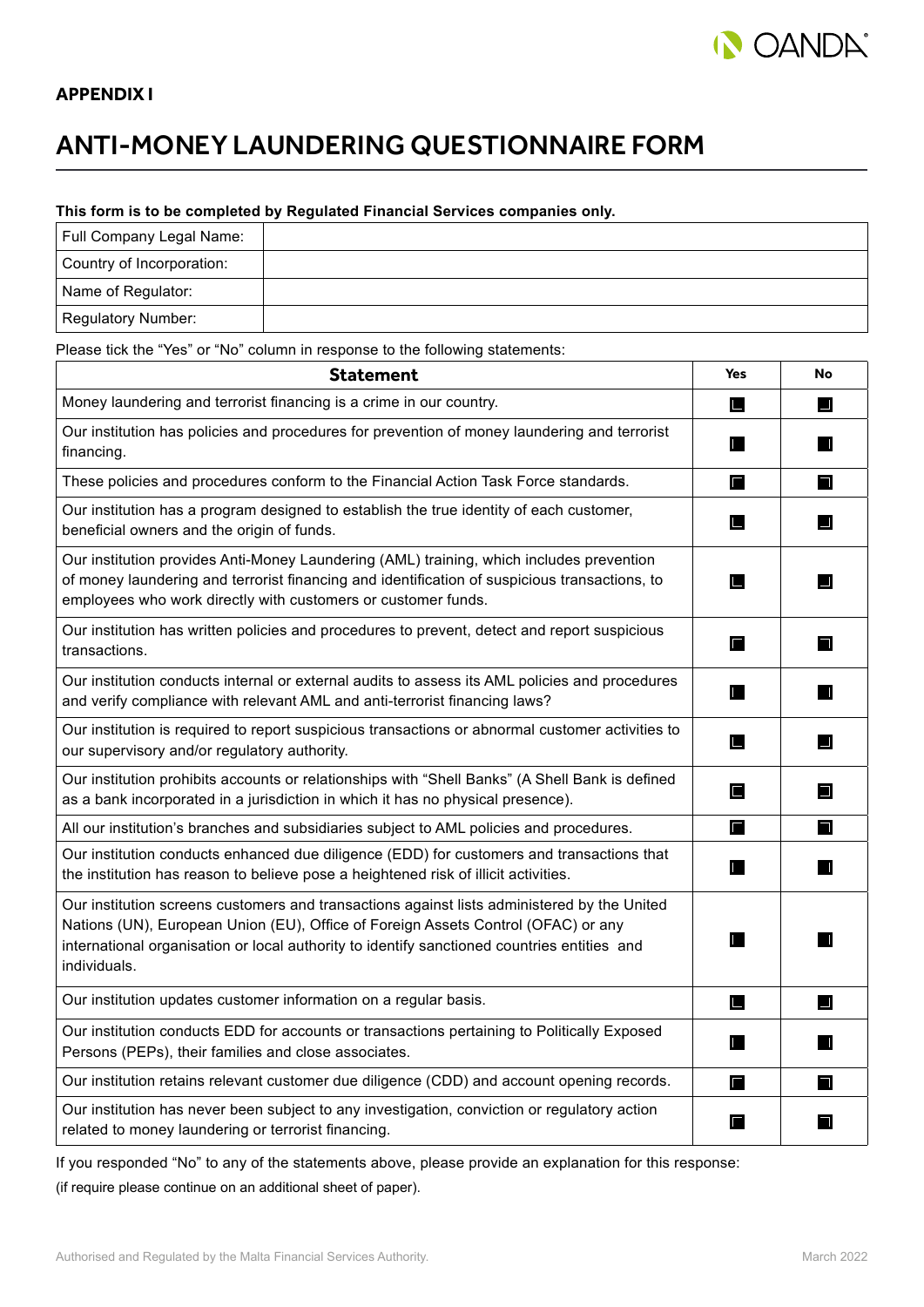

| of         | I confirm that the information provided on this form is accurate and that I am the Money Laundering Reporting Officer or Director<br>(Company name)<br>the contract of the contract of the contract of the contract of |  |
|------------|------------------------------------------------------------------------------------------------------------------------------------------------------------------------------------------------------------------------|--|
|            |                                                                                                                                                                                                                        |  |
|            |                                                                                                                                                                                                                        |  |
| Name:      |                                                                                                                                                                                                                        |  |
|            |                                                                                                                                                                                                                        |  |
| Signature: |                                                                                                                                                                                                                        |  |
| Title:     |                                                                                                                                                                                                                        |  |
|            |                                                                                                                                                                                                                        |  |
| Date:      |                                                                                                                                                                                                                        |  |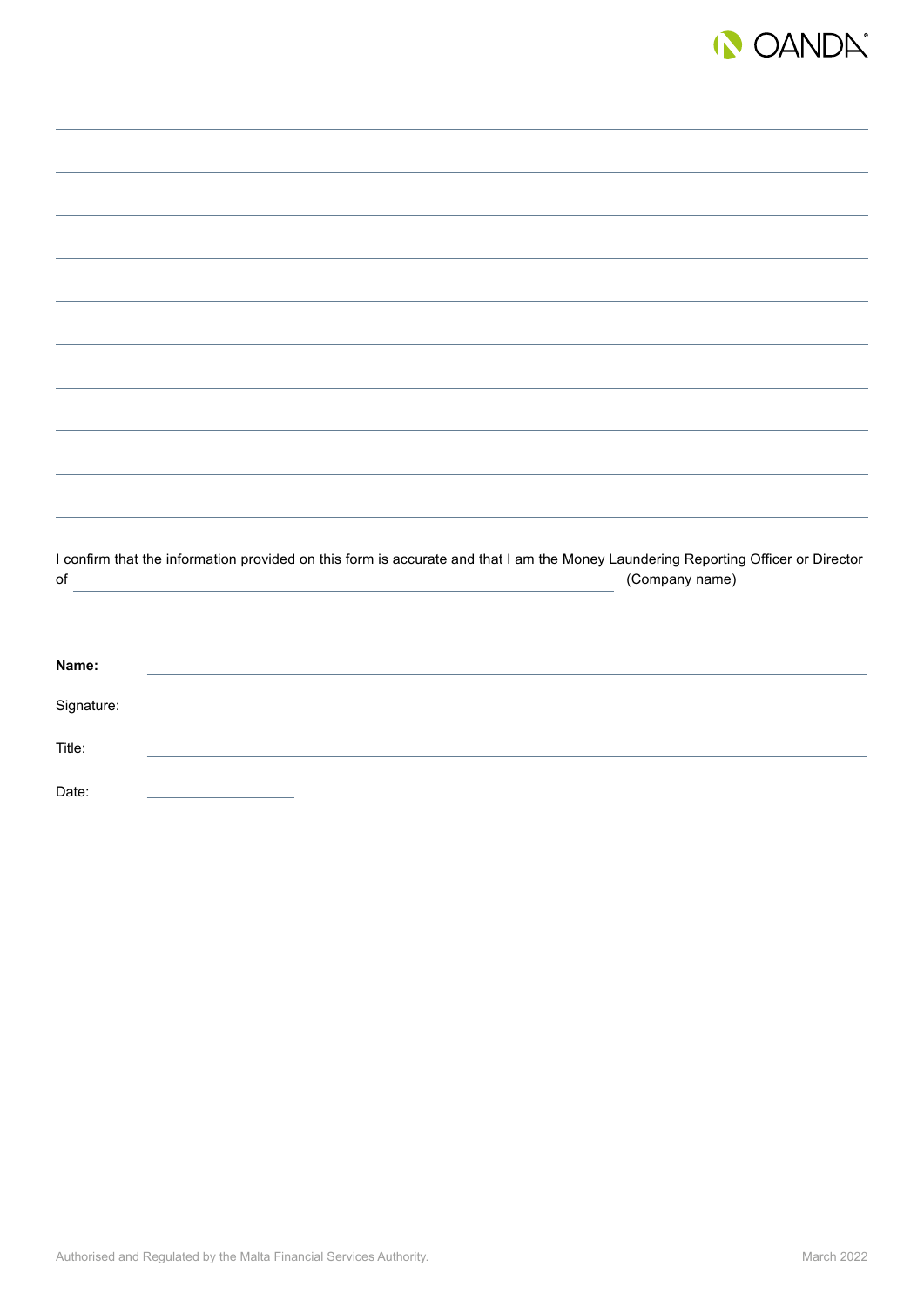

### **APPENDIX II**

## AUTHORISED SIGNATORIES LIST

Authorised traders for: (name of company)

As at (date)

| <b>NAME</b> | <b>DATE OF BIRTH</b> | <b>ADDRESS</b> | <b>SIGNATURE</b> |
|-------------|----------------------|----------------|------------------|
|             |                      |                |                  |
|             |                      |                |                  |
|             |                      |                |                  |
|             |                      |                |                  |
|             |                      |                |                  |
|             |                      |                |                  |
|             |                      |                |                  |
|             |                      |                |                  |
|             |                      |                |                  |
|             |                      |                |                  |
|             |                      |                |                  |
|             |                      |                |                  |
|             |                      |                |                  |
|             |                      |                |                  |
|             |                      |                |                  |
|             |                      |                |                  |
|             |                      |                |                  |

### **Name of Director:**

Signature: Date:

Ī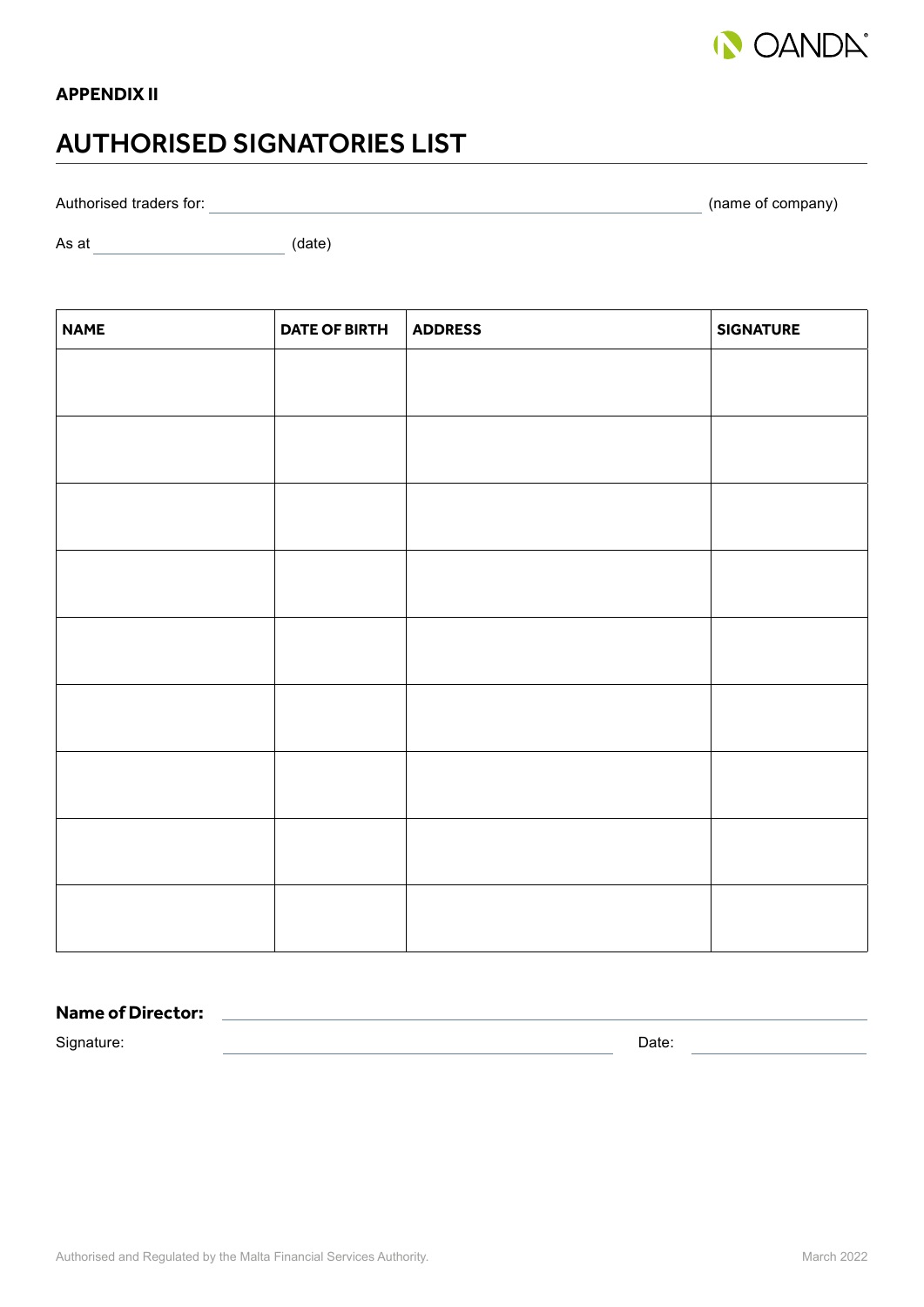

### **APPENDIX III**

The following information should be completed by an authorised trader

| Full Name:               |  |
|--------------------------|--|
| Position in the Company: |  |
| Email Address:           |  |
| <b>Contact Number</b>    |  |
| Address:                 |  |
| Nationality:             |  |
| Country of Birth:        |  |

**FX and CFDs are offered for trading at OANDA on an execution only basis, meaning no advice or recommendation is given nor monitoring or risk management assistance provided.**

**As a regulated entity, it is our responsibility to conduct the assessment whether you have the appropriate experience and knowledge to trade forex and CFDs with us.**

**We thank you for your up-to-date information and accurate answers to our questions1**

### **EXPERIENCE ASSESSMENT**

| If YES, for how long and in what function?<br>2. Over the past two years, how many trades have you placed:<br>CFD's:<br>FX:<br><b>Other Derivative Products:</b><br><b>Other Investment Products:</b><br>$\blacksquare$ No<br>$\blacksquare$ Yes<br>Have you ever traded any of the above products more than 50 times? |
|------------------------------------------------------------------------------------------------------------------------------------------------------------------------------------------------------------------------------------------------------------------------------------------------------------------------|
|                                                                                                                                                                                                                                                                                                                        |
|                                                                                                                                                                                                                                                                                                                        |
|                                                                                                                                                                                                                                                                                                                        |
|                                                                                                                                                                                                                                                                                                                        |
|                                                                                                                                                                                                                                                                                                                        |
|                                                                                                                                                                                                                                                                                                                        |
|                                                                                                                                                                                                                                                                                                                        |
| Do you have any qualifications that will assist you in understanding OANDA's services, e.g.: professional degree?                                                                                                                                                                                                      |
| <b>Yes</b><br>No                                                                                                                                                                                                                                                                                                       |

1 Please note that failure to provide us with the accurate and up-to-date information may result in our inability to assess your experience and knowledge correctly and, as consequence, we may decline your application with us.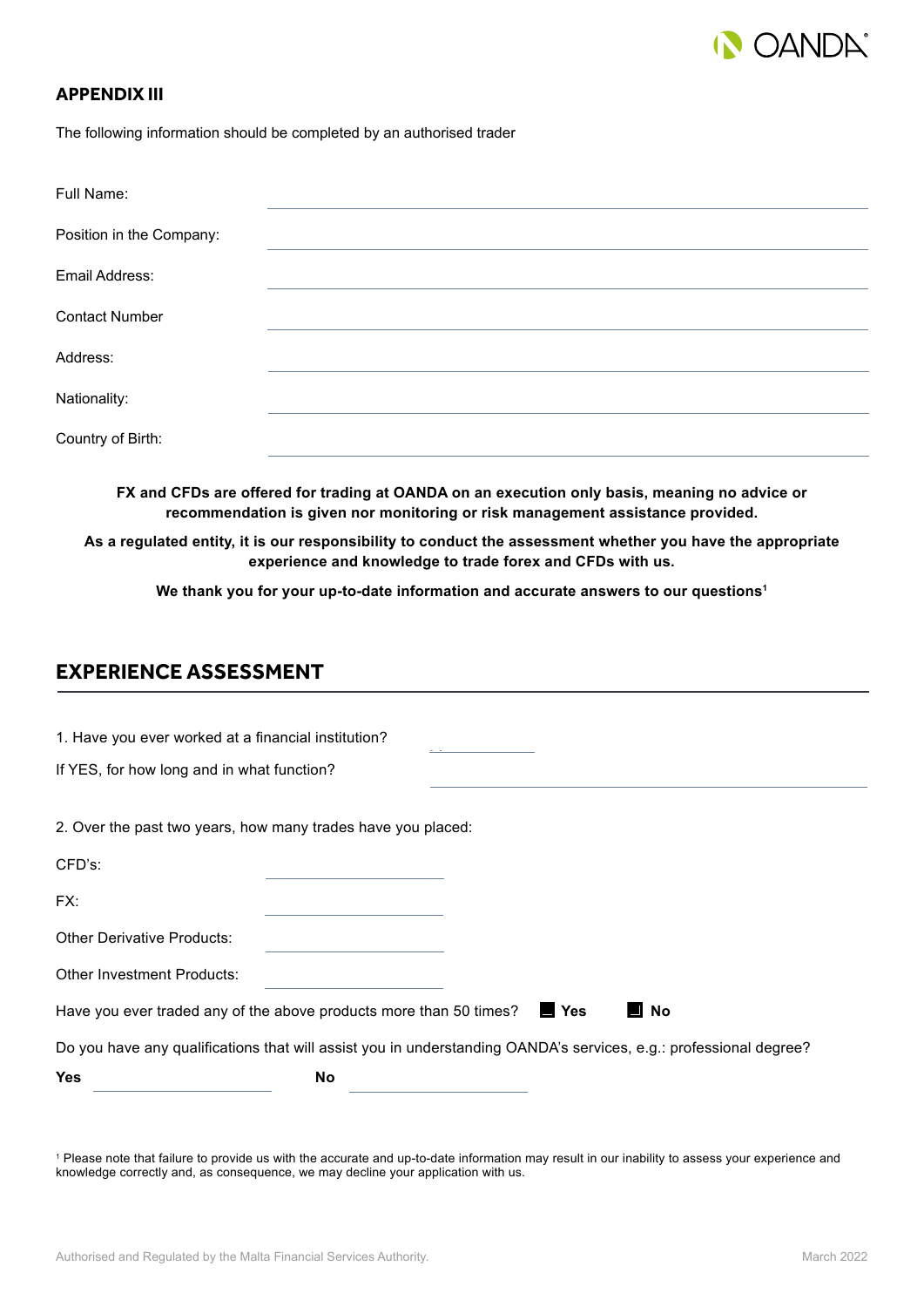

### **KNOWLEDGE ASSESSMENT**

- 1. Forex is traded in currency pairs. If you BUY the EUR/USD currency pair, what are you doing?
- **O** Buying Euros while simultaneously selling US Dollars
- O Selling Euros while simultaneously buying US Dollars
- 2. Which of the following statements about Contracts for Difference (CFDs) is correct?
- A CFD reflects the market movements of an asset, but the actual underlying asset is never owned
- Entering into a CFD means that you own the underlying asset
- 3. What happens when you no longer have sufficient funds to maintain your positions?
- **O** Nothing
- You can open new positions
- Your positions are closed out
- 4. If the market is volatile, which of the following statements is true?
- O The market is quiet and there is barely any movement
- $\Omega$  The market has big movements up and down
- 5. What is "the spread"?
- The difference between the Bid (Sell) and Ask (Buy)
- $\Omega$  The price you buy at
- O The price you sell at
- 6. Given that OANDA spreads are "variable", which of the following statements is true?
- O The spread widens and narrows based on changes in the underlying market
- O The spread remains fixed regardless of fluctuations in the underlying market
- 7. What is "gapping"?
- When the market "jumps" from one price to another price, leaving a "gap" on the charts and no opportunity to trade between the two prices
- A trading strategy designed to simultaneously buy and sell currency pairs
- 8. Which of the following processes are important to minimising risk when trading forex?
- **O** Trading with a stop loss
- O Knowing and understanding how the market operates
- O Monitoring all open positions that you currently hold
- All of the above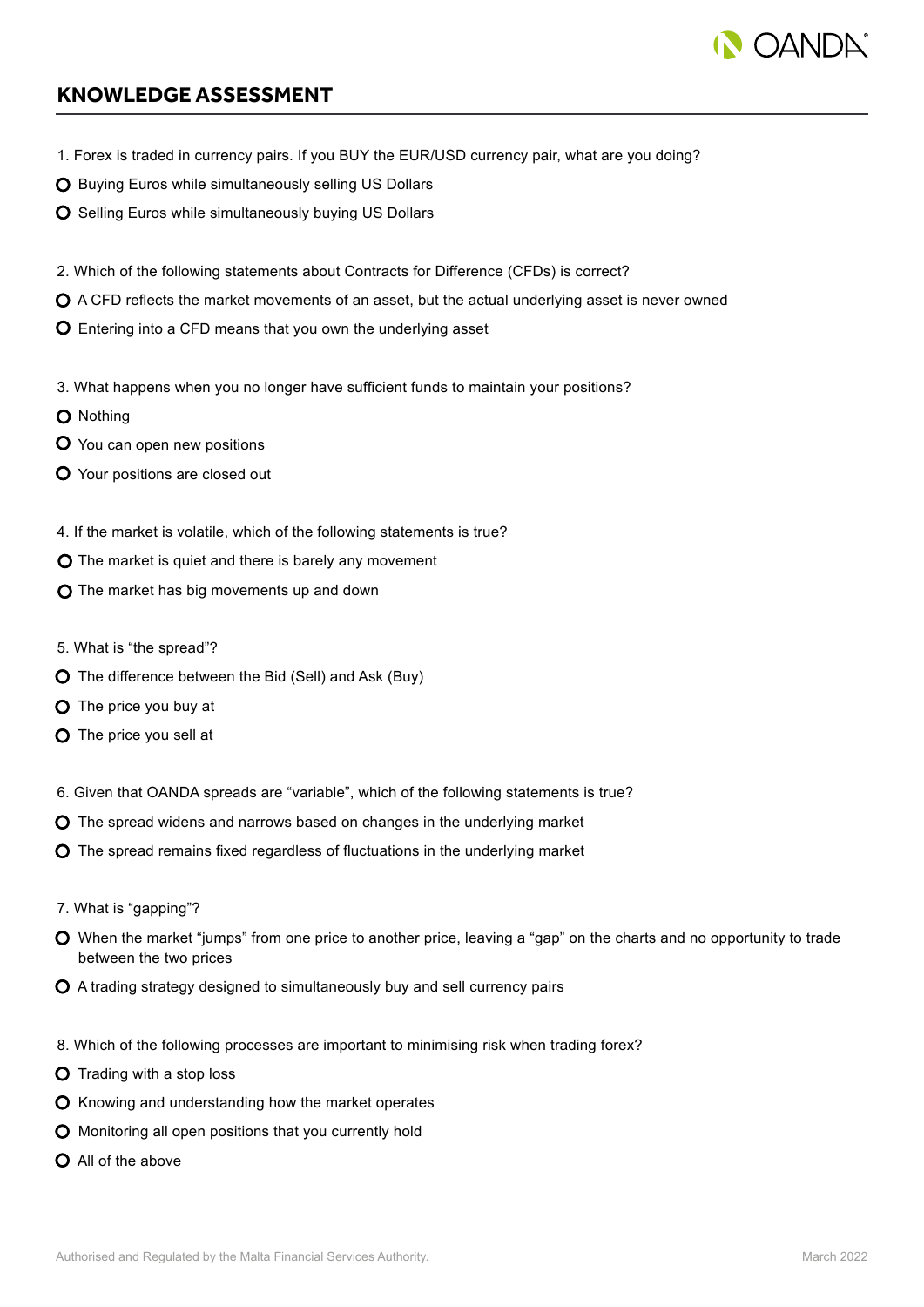

- 9. How would increasing your leverage from 50:1 to 100:1 impact your potential profits and losses?
- O Nothing changes
- O Increases potential profits and losses
- O Reduces potential profits and losses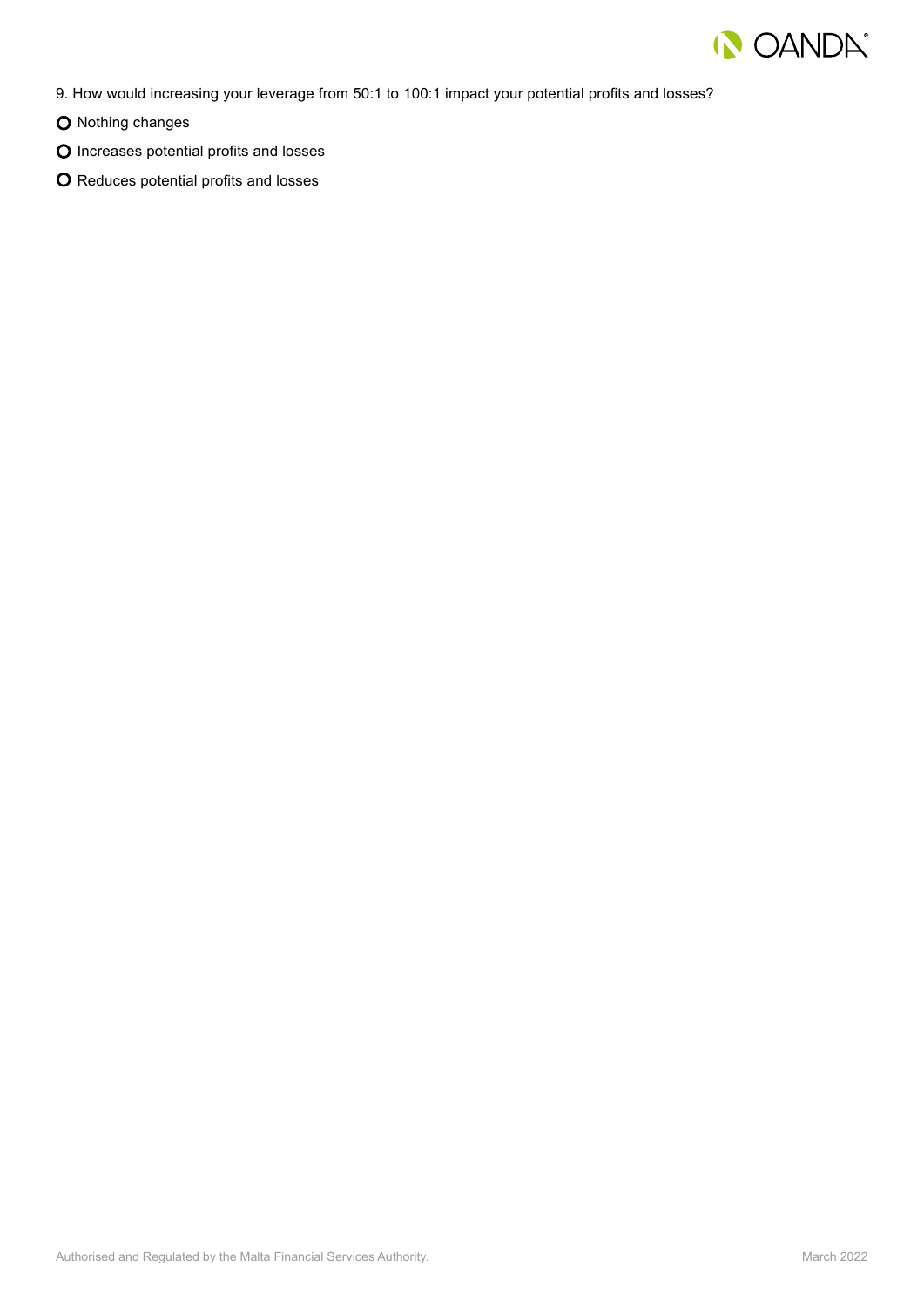

|               | <b>FATCA IGA &amp; CRS Self-Certification</b> | Please read before completing this form:                                                                                                                                                                                                          |  |  |  |
|---------------|-----------------------------------------------|---------------------------------------------------------------------------------------------------------------------------------------------------------------------------------------------------------------------------------------------------|--|--|--|
| <b>Entity</b> | 701                                           | Tax authorities require Financial Institutions (FIs) to collect<br>and report certain information about Account Holder's tax<br>residency statuses.                                                                                               |  |  |  |
|               |                                               | To enable the FI to comply with its obligations to report<br>to the relevant tax authorities, you are required to state<br>the residency for tax purposes of the person or persons<br>identified as the holder(s) of a Financial Account. On this |  |  |  |
|               | <b>I. Account Holder Information</b>          | form these persons are cumulatively referred to as the<br>"Account Holder(s)".                                                                                                                                                                    |  |  |  |

**Account Holder** - The person listed or identified as the holder of a Financial Account. The name of the Account Holder should be provided. If the person opening the account is not a Financial Institution and is acting as an intermediary, agent, custodian, nominee, signatory, investment advisor or legal guardian on behalf of one or more other account holders this form must be completed by or on behalf of that other person who is referred to as the Account Holder.

| Legal Entity Name | Country of Incorporation or Organisation |
|-------------------|------------------------------------------|
|                   |                                          |
|                   |                                          |

Please provide details for all jurisdictions in which the Account Holder is resident for tax purposes.

If the entity has no residence for tax purposes, enter the country in which its place of effective management is situated.

**Taxpayer Identification Number (TIN)** - A taxpayer identification number (TIN) or functional equivalent should be provided for each country of residence for tax purposes identified. A TIN is a unique combination of letters and/or numbers assigned to the individual by a government, or its tax authorities, which is used to identify the account holder for the purposes of administering taxes. In some countries this may be a number that is specifically referred to as a TIN, while other countries may use other numbers (such as a social insurance number) to identify their residents for tax purposes.

| Country of Tax Residence 1 | Taxpayer Identification Number 1 | <b>TIN Unavailable:</b> |
|----------------------------|----------------------------------|-------------------------|
| Country of Tax Residence 2 | Taxpayer Identification Number 2 | TIN Unavailable:        |
| Country of Tax Residence 3 | Taxpayer Identification Number 3 | TIN Unavailable:        |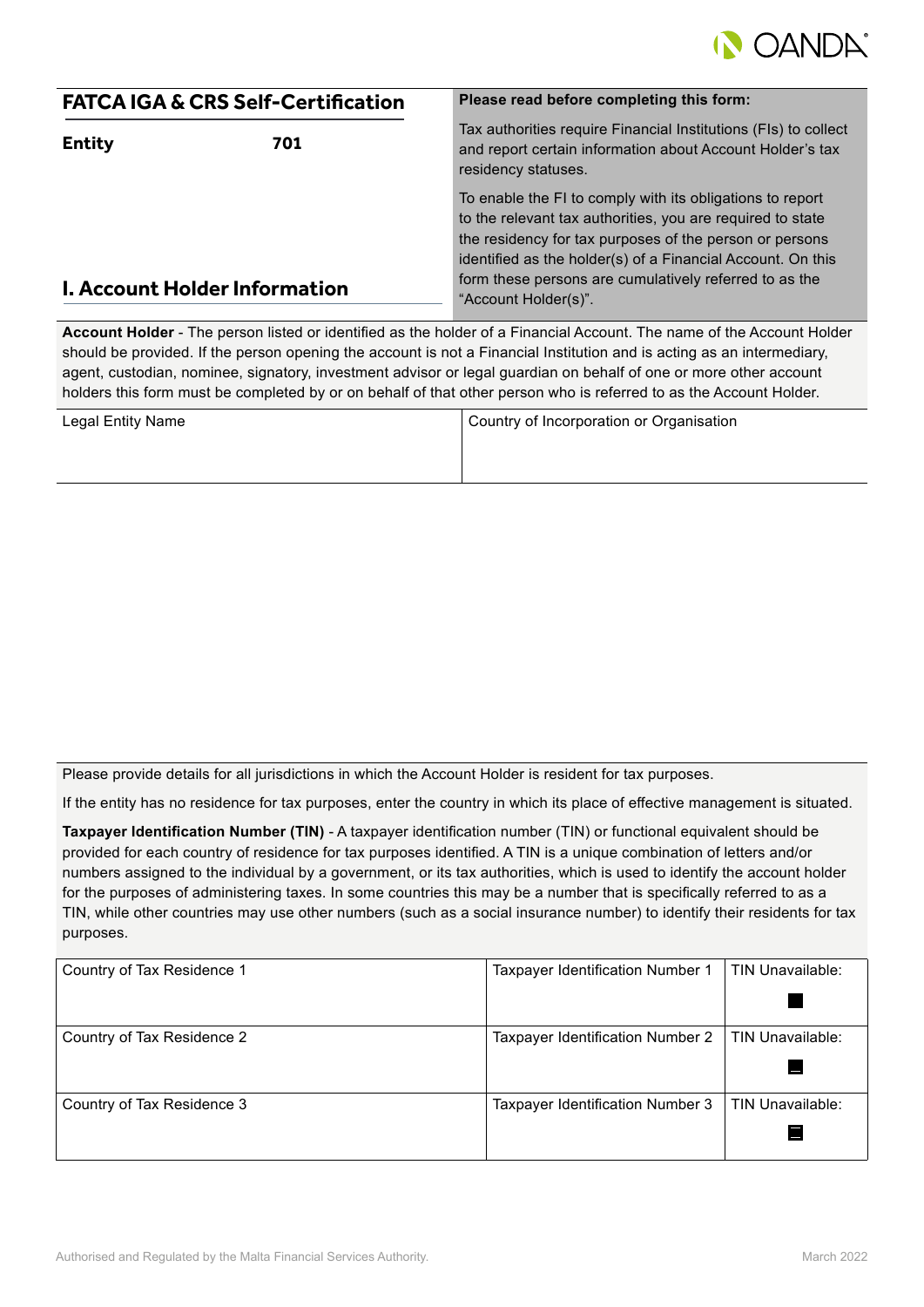

#### Permanent Residence Address (if none, Address of Principal Office)

| City/Town     | State/Province | Postal Code | Country (do not abbreviate)                                                                |
|---------------|----------------|-------------|--------------------------------------------------------------------------------------------|
| GIIN (if any) |                |             | Sponsoring Entity's Name (if entity is a sponsored entity<br>and providing sponsor's GIIN) |
|               |                |             |                                                                                            |

### **II. Tax Residence**

*TIN Unavailable Explanation(s)* – If any "TIN Unavailable" box is checked, please provide an explanation.

#### **I certify the tax residence countries provided represent all countries in which the entity is considered a tax resident.**

*If Account Holder has additional countries of tax residence please attach a statement to this form containing the Country and TIN for each*

## **III. CRS Status**

**FINANCIAL INSTITUTION -** A entity that falls into any of the following categories:

- *1. Custodial Institution*any entity that holds, as a substantial portion of its business, Financial Assets for the account of others. See Annex for definition of "substantial portion".
- *2. Depository Institution* **-** An entity that accepts deposits in the ordinary course of a banking or similar business.
- *3. Investment Entity* any Entity that either**:** a) primarily conducts as a business one or more of the following activities or operations for or on behalf of a customer:
	- i)trading in money market instruments (cheques, bills, certificates of deposit, derivatives, etc.); foreign exchange; exchange, interest rate and index instruments; transferable securities; or commodity futures trading;
	- ii) individual and collective portfolio management; or
	- iii) otherwise investing, administering, or managing Financial Assets or money on behalf of other persons;

#### OR

- b) the gross income of which is primarily attributable to investing, reinvesting, or trading in Financial Assets, if the Entity is managed by a Financial Institution.
- *4. Specified Insurance Company* **-** any Entity that is an insurance company (or the holding company of an insurance company) that issues, or is obligated to make payments with respect to, a Cash Value Insurance Contract or an Annuity Contract.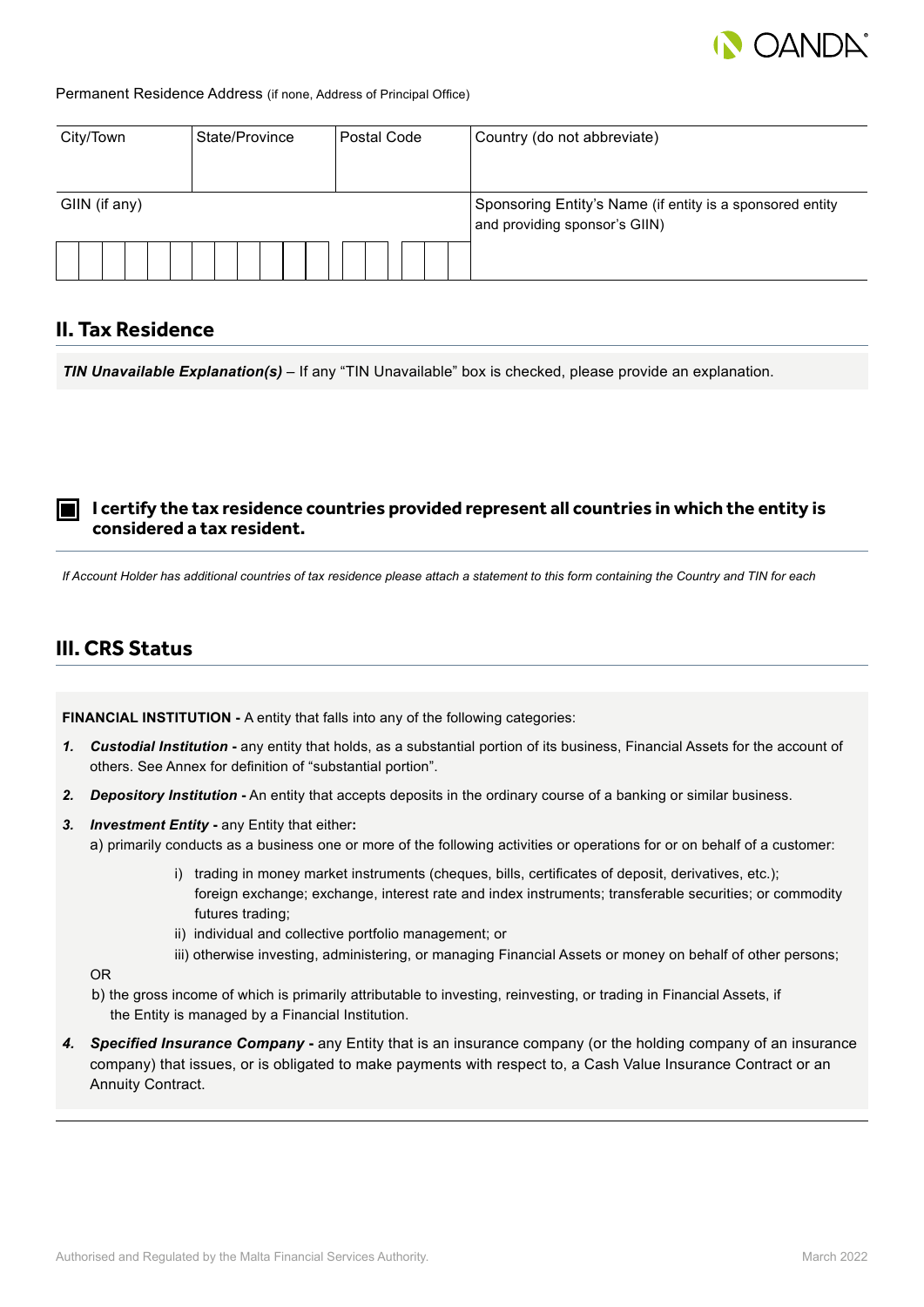

| Is the Account Holder a Financial Institution?                                         |                                                                                                                                                                        |  |  |  |  |  |  |  |
|----------------------------------------------------------------------------------------|------------------------------------------------------------------------------------------------------------------------------------------------------------------------|--|--|--|--|--|--|--|
| <b>Yes</b><br>f Yes complete the Financial Person Institution certification            | No<br>If No complete the Nonfinancial Entity certification                                                                                                             |  |  |  |  |  |  |  |
| <b>Financial Institution (FI)</b>                                                      | <b>Nonfinancial Entity (NFE)</b>                                                                                                                                       |  |  |  |  |  |  |  |
| Is the entity an Investment Entity managed by an FI?                                   |                                                                                                                                                                        |  |  |  |  |  |  |  |
| (See Financial Institution definition above – section 3(b))                            | Select the category of NFE which applies to the entity.<br>See Annex for definitions of NFE categories. Select only                                                    |  |  |  |  |  |  |  |
| <b>Yes</b> If any tax residence country provided is not                                | single category.                                                                                                                                                       |  |  |  |  |  |  |  |
| a participating CRS jurisdiction, then complete<br>the Controlling Persons Attachment. | If the category is "Passive NFE", then complete the                                                                                                                    |  |  |  |  |  |  |  |
| No                                                                                     | Controlling Persons attachment.                                                                                                                                        |  |  |  |  |  |  |  |
|                                                                                        | Governmental Entity, International Organisation,<br>or Central Bank                                                                                                    |  |  |  |  |  |  |  |
|                                                                                        | A corporation the stock of which is regularly traded<br>on an established securities market (or entity<br>related to such a corporation)<br>Name of Securities Market: |  |  |  |  |  |  |  |
|                                                                                        | Name of Related Entity:                                                                                                                                                |  |  |  |  |  |  |  |
|                                                                                        | A Start-up Company formed in the past 24 months<br>Please provide the date of the entity was organised:                                                                |  |  |  |  |  |  |  |

## **IV. FATCA Status**

**U.S. Person** - A corporation or partnership organized in the United States, the U.S. government or any state within the U.S. or the District of Columbia, a trust if a court within the United States is able to exercise primary jurisdiction over the administration of the trust and one or more United States persons have the authority to control all substantial decisions of the trust, or an estate the income of which, from sources without the United States which is not effectively connected to a U.S. trade or business, is includible in gross income for U.S. tax purposes.

**Specified U.S. Person** - Any U.S. person other than:

- a publicly traded corporation, or a corporation that is a member of the same expanded affiliated group as a publicly traded corporation
- a tax exempt organization (as defined in section 501(a))
- an individual retirement plan (as defined in section 7701(a)(37))
- the United States or an agency or instrumentality of the United States, owr any state (including District of Columbia and United States possessions) or state authorities - a bank (as defined in section 581)
- a real estate investment trust (as defined in section 856)
- a regulated investment company (as defined in section 851)
- an entity registered with the SEC under the Investment Company Act of 1940
- a common trust fund (as defined in section 584(a))or a tax exempt trust (as defined in section 664(c) or 4947(a) (1)) • a registered dealer, or a registered broker (as defined in section 6045(c)).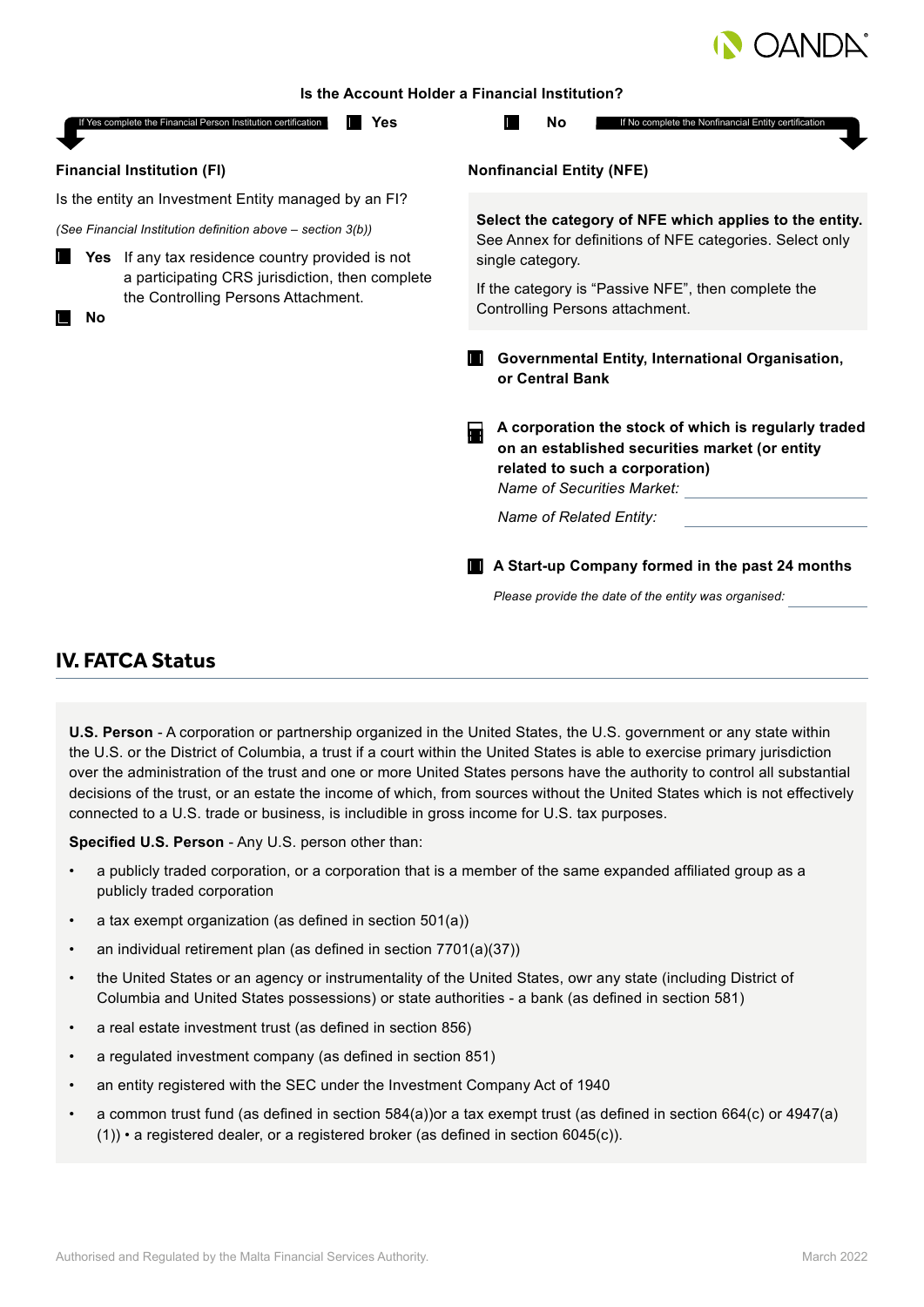

## **Is the Account Holder a U.S. Person?** If Yes complete the U.S. Person certification **Yes Yes No If No If No complete the non U.S. Person certification U.S. Person** Is the entity a specified U.S. person? *(See U.S. Person definition above)* **Yes No Non-U.S. Person** Select a classification that matches your FATCA status: See Annex for definitions of IGA categories. Select only a single category. If the category is Passive NFFE, then complete the Controlling Persons attachment. **Participating FFI** *(Provide GIIN in Part I)* **Local/Partner Jurisdiction FFI** *(Provide GIIN in Part I)* **Deemed-Compliant FFI** *Select deemed-compliant category: <u>Elistee-Documented Trust (Provide GIIN and* </u>  *trustee name in Part I) Sponsored Investment Vehicle (Provide GIIN and sponsor's name in Part I) Registered-Deemed Compliant FFI (Provide GIIN in Part I) Other Deemed-Compliant Category*  $\blacksquare$  Nonparticipating FFI **EXempt Beneficial Owner Direct Reporting NFFE** *(Provide GIIN in Part I)* **Direct Reporting NFFE** *(Provide GIIN in Part I)*  **Sponsored Direct Reporting NFFE** *(Provide GIIN and sponsor's name in Part I)*  $\blacksquare$  A Start-up Company formed in the past 24 months *Please provide the date of the entity was organised:*

- **Other Active NFFE** *(See Annex for other categories)*
- **Passive NFFE** *(Complete Controlling Persons attachment)*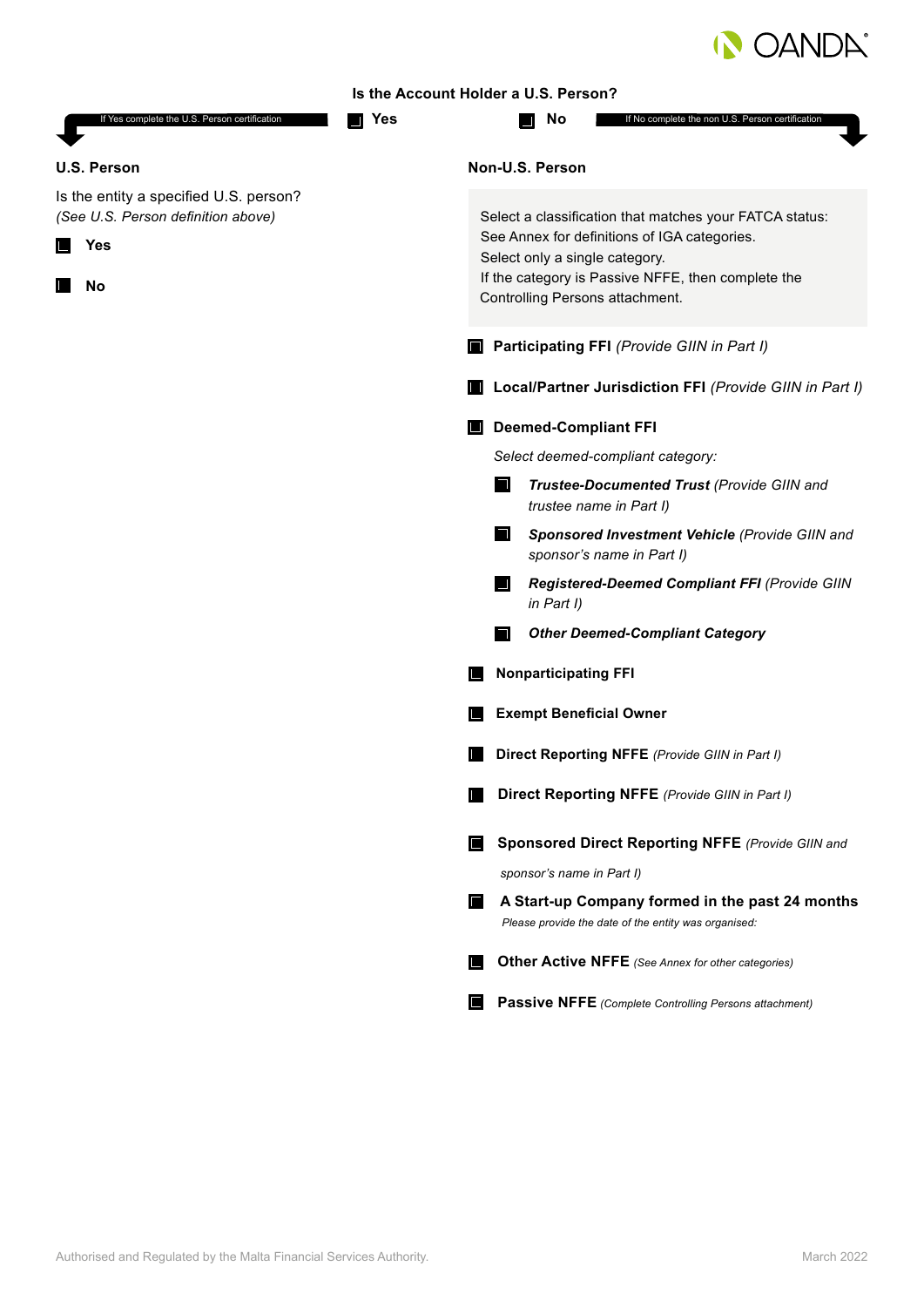

## **V. Declarations and Signature**

- I understand that the information supplied by me in this Certification (including any attachments hereto) is covered by the full provisions of the terms and conditions governing my/the Account Holder's relationship with the FI setting out how the FI may use and share the information supplied by me to the FI.
- I acknowledge and agree that information contained in this Certification (including any attachments hereto) and information regarding the account(s) set out above may be reported to the tax authorities of the country in which the account is maintained and that those tax authorities or the FI may provide the information to the country or countries in which I/the Account Holder am/ is resident for tax purposes.
- I undertake to advise the FI promptly of any change in circumstances which causes the information contained herein to become incorrect and to provide the FI a suitably updated Certification and/or attachment within 30 days of such change in circumstances.
- I certify that I am authorised to sign for the Account Holder of all the account(s) to which this form relates.
- I declare that all statements made on this form/in this Certification (including any attachments hereto) are, to the best of my knowledge and belief, true, correct and complete. I agree that I will submit a new certification within 30 days if any information on this form becomes incorrect.

| Name of Signer            | Signature |
|---------------------------|-----------|
|                           |           |
| Capacity in which Signing |           |
|                           |           |
| Date (DD/MM/YYYY)         |           |
|                           |           |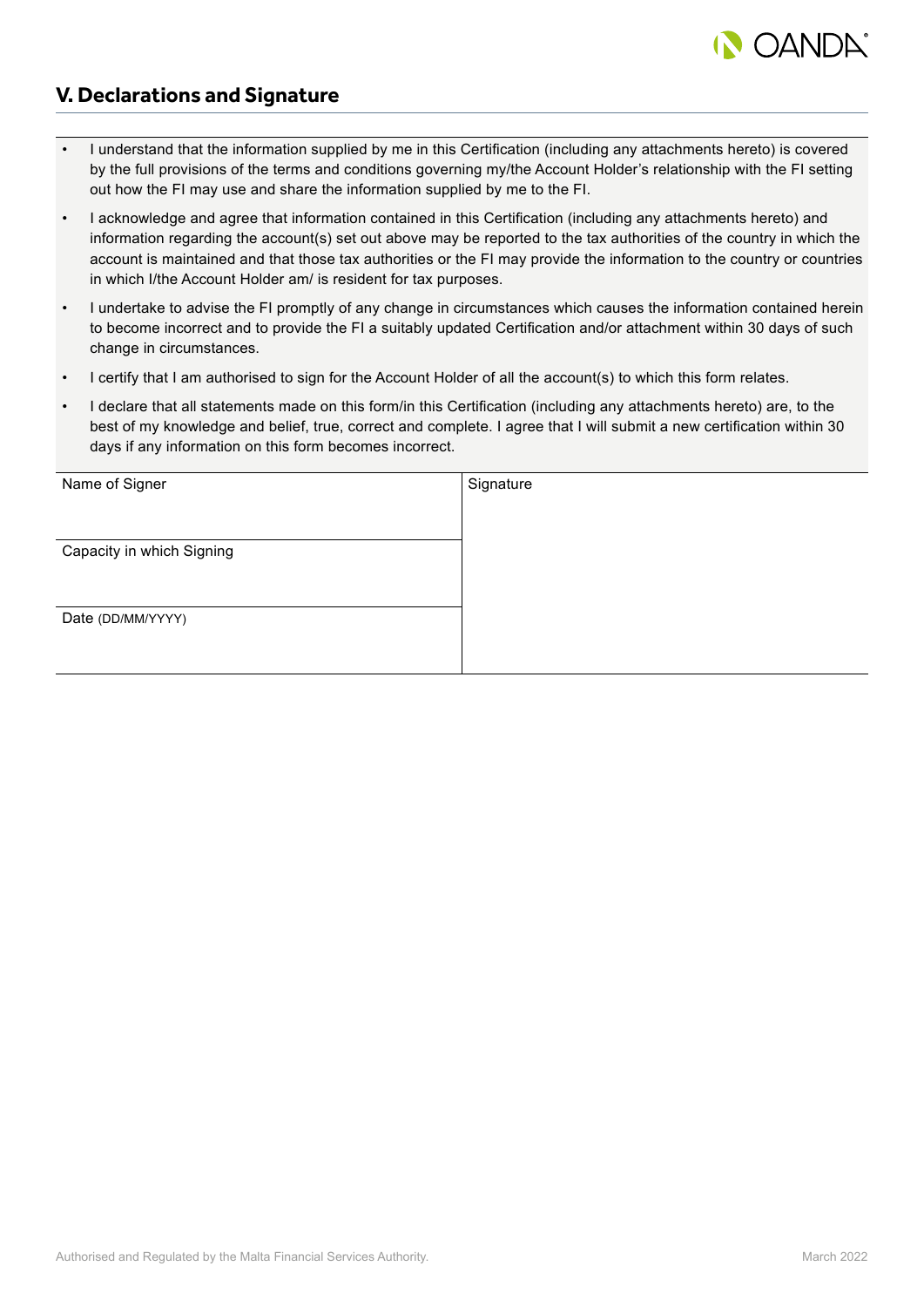

|                              | <b>First Name</b>                                                                                                                     |  |             |                                  | Family Name/Surname                                                                                                                                                                                                                 |                             |                                                                                                                                                                                                                                           |  |
|------------------------------|---------------------------------------------------------------------------------------------------------------------------------------|--|-------------|----------------------------------|-------------------------------------------------------------------------------------------------------------------------------------------------------------------------------------------------------------------------------------|-----------------------------|-------------------------------------------------------------------------------------------------------------------------------------------------------------------------------------------------------------------------------------------|--|
|                              | <b>Current Residence Address</b>                                                                                                      |  |             |                                  |                                                                                                                                                                                                                                     |                             |                                                                                                                                                                                                                                           |  |
|                              | City/Town<br>State/Province                                                                                                           |  |             | Postal Code                      |                                                                                                                                                                                                                                     | Country (do not abbreviate) |                                                                                                                                                                                                                                           |  |
| <b>Controlling</b>           | Country of Tax Residence 1                                                                                                            |  |             | Taxpayer Identification Number 1 |                                                                                                                                                                                                                                     |                             | Date of Birth (DD/MM/YYYY)                                                                                                                                                                                                                |  |
| <b>Person</b>                | Country of Tax Residence 2                                                                                                            |  |             | Taxpayer Identification Number 2 |                                                                                                                                                                                                                                     |                             | Town/City of Birth                                                                                                                                                                                                                        |  |
|                              | Country of Tax Residence 3                                                                                                            |  |             | Taxpayer Identification Number 3 |                                                                                                                                                                                                                                     |                             | Country of Birth                                                                                                                                                                                                                          |  |
|                              | TIN Unavailable Explanation(s) -<br>If any TIN is not provided above, please provide an explanation.<br><b>Type</b>                   |  |             | Controlling<br>Person            | <b>Legal Person:</b><br>Control by Ownership<br>Control by Other Means<br>Legal Arrangement - Trust:<br>Legal Arrangement - Other:<br>Settlor-Equivalent<br>Trustee-Equivalent<br><b>Beneficiary Equivalent</b><br>Other-Equivalent |                             | Senior Managing Official<br>Protector-Equivalent                                                                                                                                                                                          |  |
|                              |                                                                                                                                       |  |             |                                  |                                                                                                                                                                                                                                     |                             |                                                                                                                                                                                                                                           |  |
|                              | <b>First Name</b>                                                                                                                     |  |             |                                  | Family Name/Surname                                                                                                                                                                                                                 |                             |                                                                                                                                                                                                                                           |  |
|                              | <b>Current Residence Address</b>                                                                                                      |  |             |                                  |                                                                                                                                                                                                                                     |                             |                                                                                                                                                                                                                                           |  |
|                              | City/Town<br>State/Province                                                                                                           |  | Postal Code |                                  |                                                                                                                                                                                                                                     | Country (do not abbreviate) |                                                                                                                                                                                                                                           |  |
| <b>Controlling</b><br>Person | Country of Tax Residence 1                                                                                                            |  |             | Taxpayer Identification Number 1 |                                                                                                                                                                                                                                     |                             | Date of Birth (DD/MM/YYYY)                                                                                                                                                                                                                |  |
|                              | Country of Tax Residence 2                                                                                                            |  |             | Taxpayer Identification Number 2 |                                                                                                                                                                                                                                     |                             | Town/City of Birth                                                                                                                                                                                                                        |  |
|                              | Country of Tax Residence 3                                                                                                            |  |             | Taxpayer Identification Number 3 |                                                                                                                                                                                                                                     |                             | Country of Birth                                                                                                                                                                                                                          |  |
|                              | TIN Unavailable Explanation(s) -<br>If any TIN is not provided above, please provide an explanation.<br>Controlling<br>Person<br>Type |  |             |                                  | Legal Person:<br>Legal Arrangement - Trust:<br>Legal Arrangement - Other:                                                                                                                                                           |                             | Senior Managing Official<br>Control by Ownership Control by Other Means<br>Settlor <b>N</b><br>Trustee Protector<br>Protector-Equivalent<br>Settlor-Equivalent<br>Trustee-Equivalent<br><b>Beneficiary Equivalent</b><br>Other-Equivalent |  |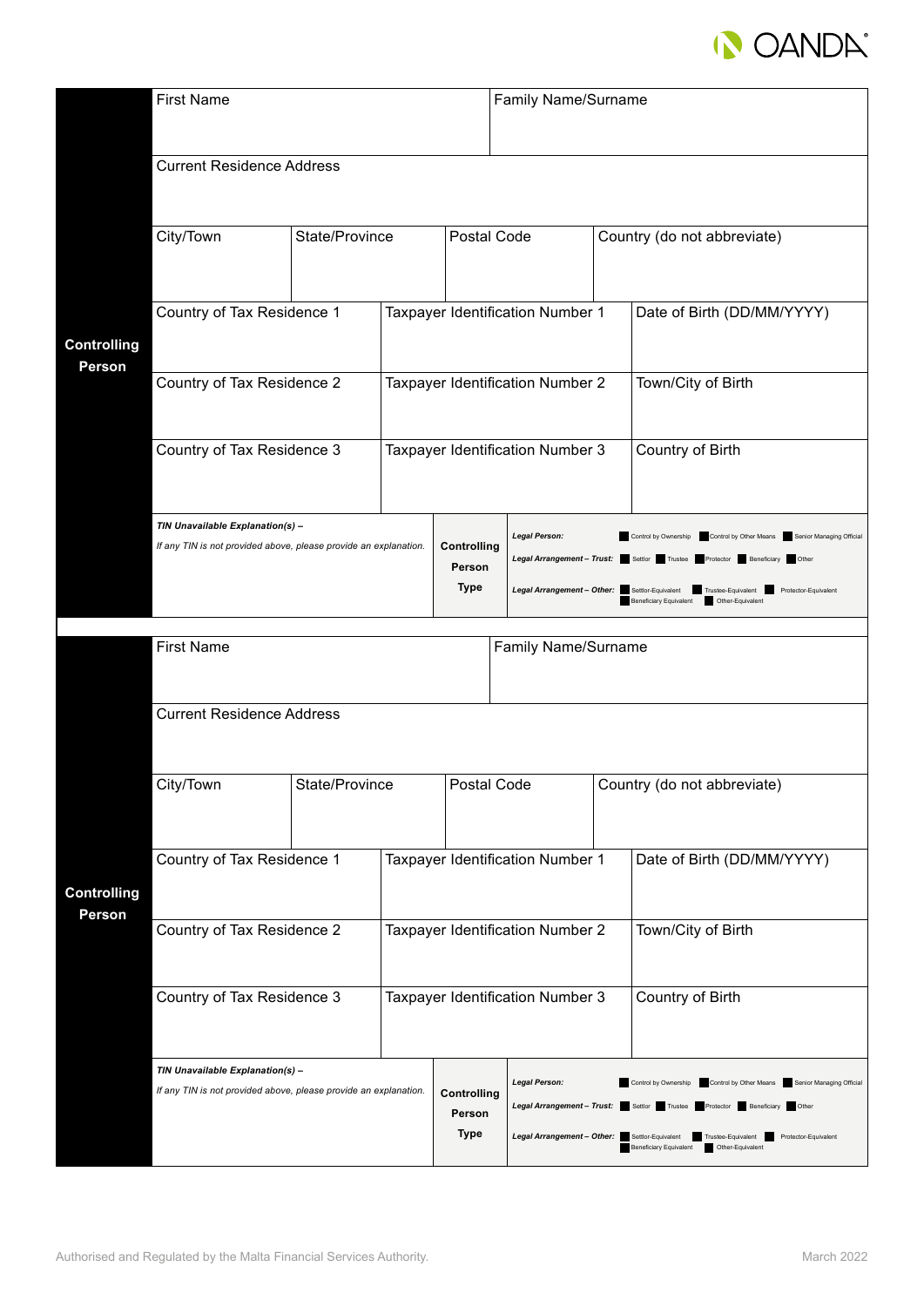

|                              | <b>First Name</b>                                                                                    |                |  |                                                      | Family Name/Surname                                                                                                                                                                                                                                  |                             |                                                                                                                                                                                                                |  |
|------------------------------|------------------------------------------------------------------------------------------------------|----------------|--|------------------------------------------------------|------------------------------------------------------------------------------------------------------------------------------------------------------------------------------------------------------------------------------------------------------|-----------------------------|----------------------------------------------------------------------------------------------------------------------------------------------------------------------------------------------------------------|--|
|                              | <b>Current Residence Address</b>                                                                     |                |  |                                                      |                                                                                                                                                                                                                                                      |                             |                                                                                                                                                                                                                |  |
|                              | City/Town<br>State/Province                                                                          |                |  | Postal Code                                          |                                                                                                                                                                                                                                                      |                             | Country (do not abbreviate)                                                                                                                                                                                    |  |
| <b>Controlling</b>           | Country of Tax Residence 1                                                                           |                |  | Taxpayer Identification Number 1                     |                                                                                                                                                                                                                                                      |                             | Date of Birth (DD/MM/YYYY)                                                                                                                                                                                     |  |
| Person                       | Country of Tax Residence 2                                                                           |                |  | Taxpayer Identification Number 2                     |                                                                                                                                                                                                                                                      |                             | Town/City of Birth                                                                                                                                                                                             |  |
|                              | Country of Tax Residence 3                                                                           |                |  |                                                      | Taxpayer Identification Number 3                                                                                                                                                                                                                     |                             | Country of Birth                                                                                                                                                                                               |  |
|                              | TIN Unavailable Explanation(s) -<br>If any TIN is not provided above, please provide an explanation. |                |  | Controlling<br>Person<br><b>Type</b>                 | <b>Legal Person:</b><br>Control by Ownership<br>Control by Other Means<br>Legal Arrangement - Trust:<br>Legal Arrangement - Other:<br>Protector-Equivalent<br>Settlor-Equivalent<br>Trustee-Equivalent<br>Beneficiary Equivalent<br>Other-Equivalent |                             | Senior Managing Official                                                                                                                                                                                       |  |
|                              | <b>First Name</b>                                                                                    |                |  |                                                      | Family Name/Surname                                                                                                                                                                                                                                  |                             |                                                                                                                                                                                                                |  |
|                              | <b>Current Residence Address</b>                                                                     |                |  |                                                      |                                                                                                                                                                                                                                                      |                             |                                                                                                                                                                                                                |  |
|                              |                                                                                                      |                |  |                                                      |                                                                                                                                                                                                                                                      |                             |                                                                                                                                                                                                                |  |
|                              | City/Town                                                                                            | State/Province |  | Postal Code                                          |                                                                                                                                                                                                                                                      | Country (do not abbreviate) |                                                                                                                                                                                                                |  |
| <b>Controlling</b><br>Person | Country of Tax Residence 1                                                                           |                |  | Taxpayer Identification Number 1                     |                                                                                                                                                                                                                                                      |                             | Date of Birth (DD/MM/YYYY)                                                                                                                                                                                     |  |
|                              | Country of Tax Residence 2                                                                           |                |  | Taxpayer Identification Number 2                     |                                                                                                                                                                                                                                                      |                             | Town/City of Birth                                                                                                                                                                                             |  |
|                              | Country of Tax Residence 3                                                                           |                |  | Taxpayer Identification Number 3<br>Country of Birth |                                                                                                                                                                                                                                                      |                             |                                                                                                                                                                                                                |  |
|                              | TIN Unavailable Explanation(s) -<br>If any TIN is not provided above, please provide an explanation. |                |  | Controlling<br>Person<br>Type                        | <b>Legal Person:</b><br>Legal Arrangement - Trust:<br>Legal Arrangement - Other:                                                                                                                                                                     |                             | Senior Managing Official<br>Control by Other Means<br>Control by Ownership<br>Settlor<br>Protector-Equivalent<br>Settlor-Equivalent<br>Trustee-Equivalent<br><b>Beneficiary Equivalent</b><br>Other-Equivalent |  |

\*If Account Holder has additional Controlling Persons, provide multiple Controlling Persons attachments.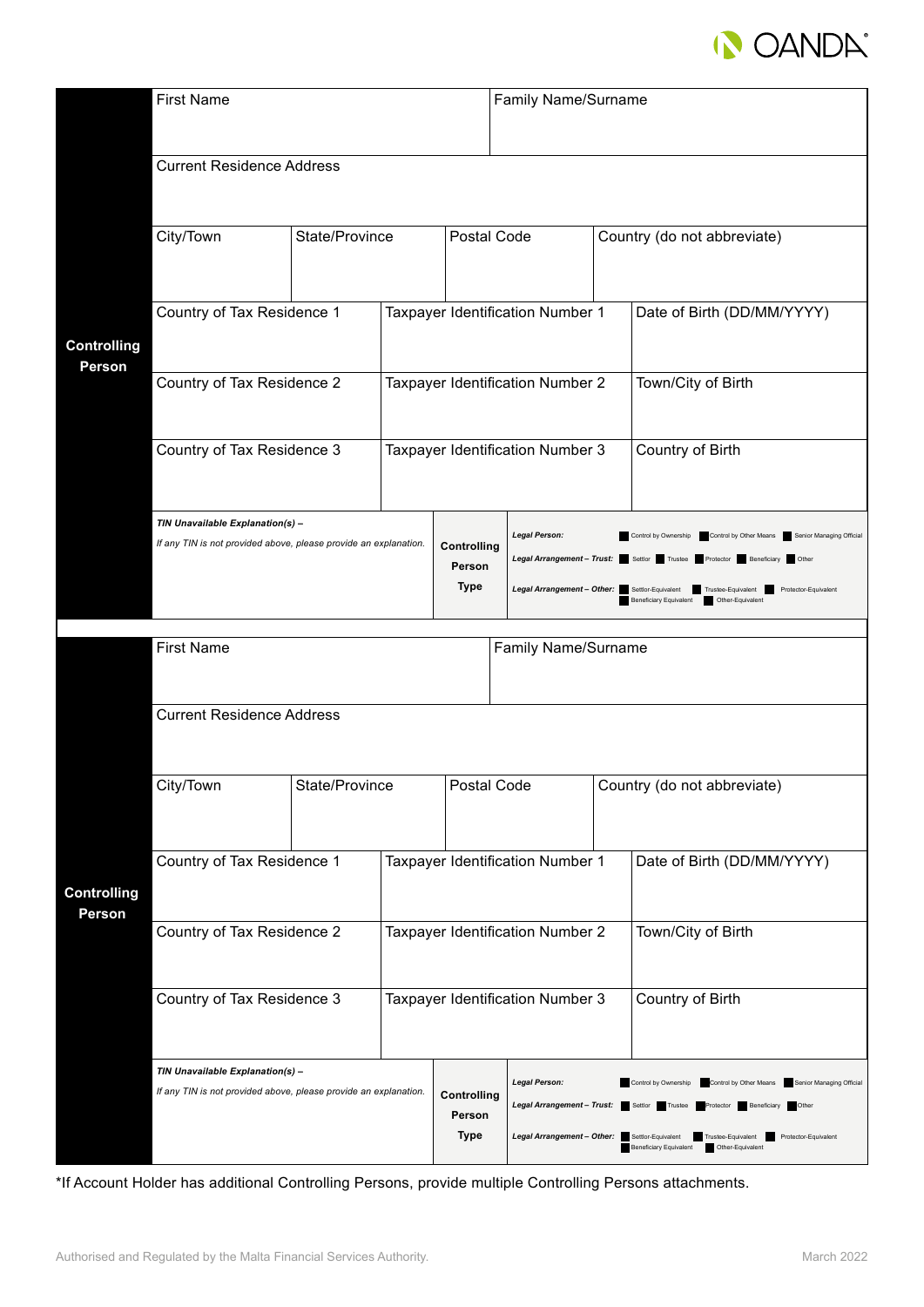

## **Annex CRS Definitions**

#### **NFE CATEGORIES NFEs**

An NFE means any entity that is not a financial institution. An NFE may be an **Active NFE** or a **Passive NFE.**

#### **Active NFEs**

#### **Active NFEs by Reason of Income and Assets**

Less than 50% of the NFE's gross income for the preceding calendar year or other appropriate reporting period is passive income and less than 50% of the assets held by the NFE during the preceding calendar year or other appropriate reporting period are assets that produce or are held for the production of passive income.

#### **A Corporation the Stock of which is Regularly Traded on an Established Securities Market (or entity related to such a corporation)**

The stock of the NFE is regularly traded on an established securities market or the NFE is a Related Entity of an Entity the stock of which is regularly traded on an established securities market.

| <b>Regularly Traded</b>              | Meaningful volume of trading with respect to the stock on an on-going basis.                                                                                                                                                                                             |
|--------------------------------------|--------------------------------------------------------------------------------------------------------------------------------------------------------------------------------------------------------------------------------------------------------------------------|
| <b>Established Securities Market</b> | An exchange that is officially recognised and supervised by a governmental<br>authority in which the market is located and that has a meaningful annual<br>value of shares traded on the exchange.                                                                       |
| <b>Related Entity</b>                | An Entity is a "Related Entity" of another Entity if either Entity controls the<br>other Entity, or the two Entities are under common control. For this purpose<br>control includes direct or indirect ownership of more than 50% of the vote<br>and value in an Entity. |

#### **Governmental Entity**

The government of a jurisdiction, any political subdivision of a jurisdiction (including a state, province, county, or municipality), or any wholly owned agency or instrumentality of a jurisdiction or of any one or more of the foregoing.

#### **International Organisation**

Any international organisation or wholly owned agency or instrumentality thereof. This category includes any intergovernmental organisation (including a supranational organisation) (1) that is comprised primarily of governments; (2) that has in effect a headquarters or substantially similar agreement with the jurisdiction; and (3) the income of which does not inure to the benefit of private persons.

#### **Central Bank**

An institution that is by law or government sanction the principal authority, other than the government of the jurisdiction itself, issuing instruments intended to circulate as currency. Such an institution may include an instrumentality that is separate from the government of the jurisdiction, whether or not owned in whole or in part by the jurisdiction.

#### **Holding NFEs that are Members of a Nonfinancial Group**

Substantially all of the activities of the NFE consist of holding (in whole or in part) the outstanding stock of, or providing financing and services to, one or more subsidiaries that engage in trades or businesses other than the business of a Financial Institution, except that an Entity does not qualify for this status if the Entity functions (or holds itself out) as an investment fund, such as a private equity fund, venture capital fund, leveraged buyout fund, or any investment vehicle whose purpose is to acquire or fund companies and then hold interests in those companies as capital assets for investment purposes.

#### **A Start-up Company formed in the past 24 months**

The NFE is not yet operating a business and has no prior operating history, but is investing capital into assets with the intent to operate a business other than that of a Financial Institution, provided that the NFE does not qualify for this exception after the date that is 24 months after the date of the initial organisation of the NFE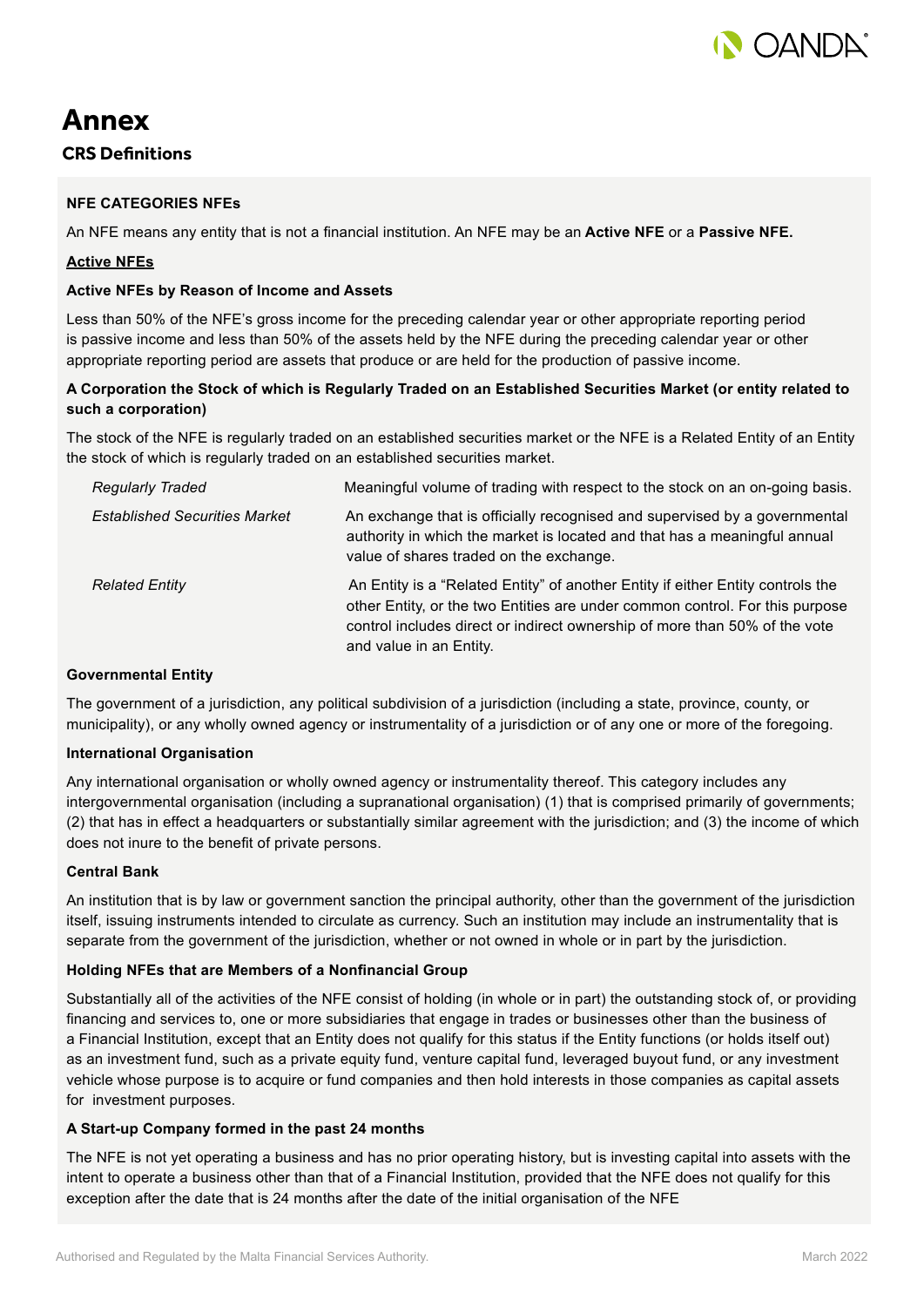

#### **NFE Liquidating or Emerging from Bankruptcy**

The NFE was not a Financial Institution in the past five years, and is in the process of liquidating its assets or is reorganising with the intent to continue or recommence operations in a business other than that of a Financial Institution.

#### **Treasury Centers that are Members of a Nonfinancial Group**

The NFE primarily engages in financing and hedging transactions with, or for, Related Entities that are not Financial Institutions, and does not provide financing or hedging services to any Entity that is not a Related Entity, provided that the group of any such Related Entities is primarily engaged in a business other than that of a Financial Institution.

#### **Non-Profit NFE**

An NFE that meets the following criteria:

- I. it is established and operated in its jurisdiction of residence exclusively for religious, charitable, scientific, artistic, cultural, athletic, or educational purposes; or it is established and operated in its jurisdiction of residence and it is a professional organisation, business league, chamber of commerce, labour organisation, agricultural or horticultural organisation, civic league or an organisation operated exclusively for the promotion of social welfare;
- II. it is exempt from income tax in its jurisdiction of residence;
- III. it has no shareholders or members who have a proprietary or beneficial interest in its income or assets;
- IV. the applicable laws of the NFE's jurisdiction of residence or the NFE's formation documents do not permit any income or assets of the NFE to be distributed to, or applied for the benefit of, a private person or non-charitable Entity other than pursuant to the conduct of the NFE's charitable activities, or as payment of reasonable compensation for services rendered, or as payment representing the fair market value of property which the NFE has purchased; and
- V. the applicable laws of the NFE's jurisdiction of residence or the NFE's formation documents require that, upon the NFE's liquidation or dissolution, all of its assets be distributed to a Governmental Entity or other non-profit organisation, or escheat to the government of the NFE's jurisdiction of residence or any political subdivision.

#### **Passive NFE**

For purpose of completing this certification, a **Passive NFE** means any NFE that is not an **Active NFE.**

#### **ENTITY MANAGED BY ANOTHER FINANCIAL INSTITUTION**

An Entity is "managed by" another Entity if the managing Entity performs, either directly or through another service provider on behalf of the managed Entity, any of the following activities or operations: trading in money market instruments; foreign exchange; exchange, interest rate and index instruments; transferrable securities; or commodity futures trading.

An Entity only manages another Entity if it has discretionary authority to manage the other Entity's assets (either in whole or part). Where an Entity is managed by a mix of Financial Institutions, NFEs or individuals, the Entity is considered to be managed by another Entity that is a Depository Institution, a Custodial Institution, a Specified Insurance Company, or an Investment Entity that performs the above trading functions, if any of the managing Entities is such an Entity.

#### **PARTICIPATING CRS JURISDICTION**

A jurisdiction with which an agreement is in place pursuant to which it will provide the information set out in the CRS. A list of all participating jurisdictions can be found at: [http](http://www.oecd.org/tax/transparency/AEOI-commitments.pdf)[://www.oecd.or](http://www.oecd.org/tax/transparency/AEOI-commitments.pdf)[g/tax/transparency](http://www.oecd.org/tax/transparency/AEOI-commitments.pdf)[/AEOI-commitments.](http://www.oecd.org/tax/transparency/AEOI-commitments.pdf)[p](http://www.oecd.org/tax/transparency/AEOI-commitments.pdf)[df](http://www.oecd.org/tax/transparency/AEOI-commitments.pdf)

#### **GLOBAL INTERMEDIARY IDENTIFICATION NUMBER (GIIN)**

The term GIIN or Global Intermediary Identification Number means the identification number that is assigned to a participating FFI or registered deemed-compliant FFI. The term GIIN or Global Intermediary Identification Number also includes the identification number assigned to a reporting Model 1 FFI for purposes of identifying such entity to withholding agents. All GIINs will appear on the IRS FFI list.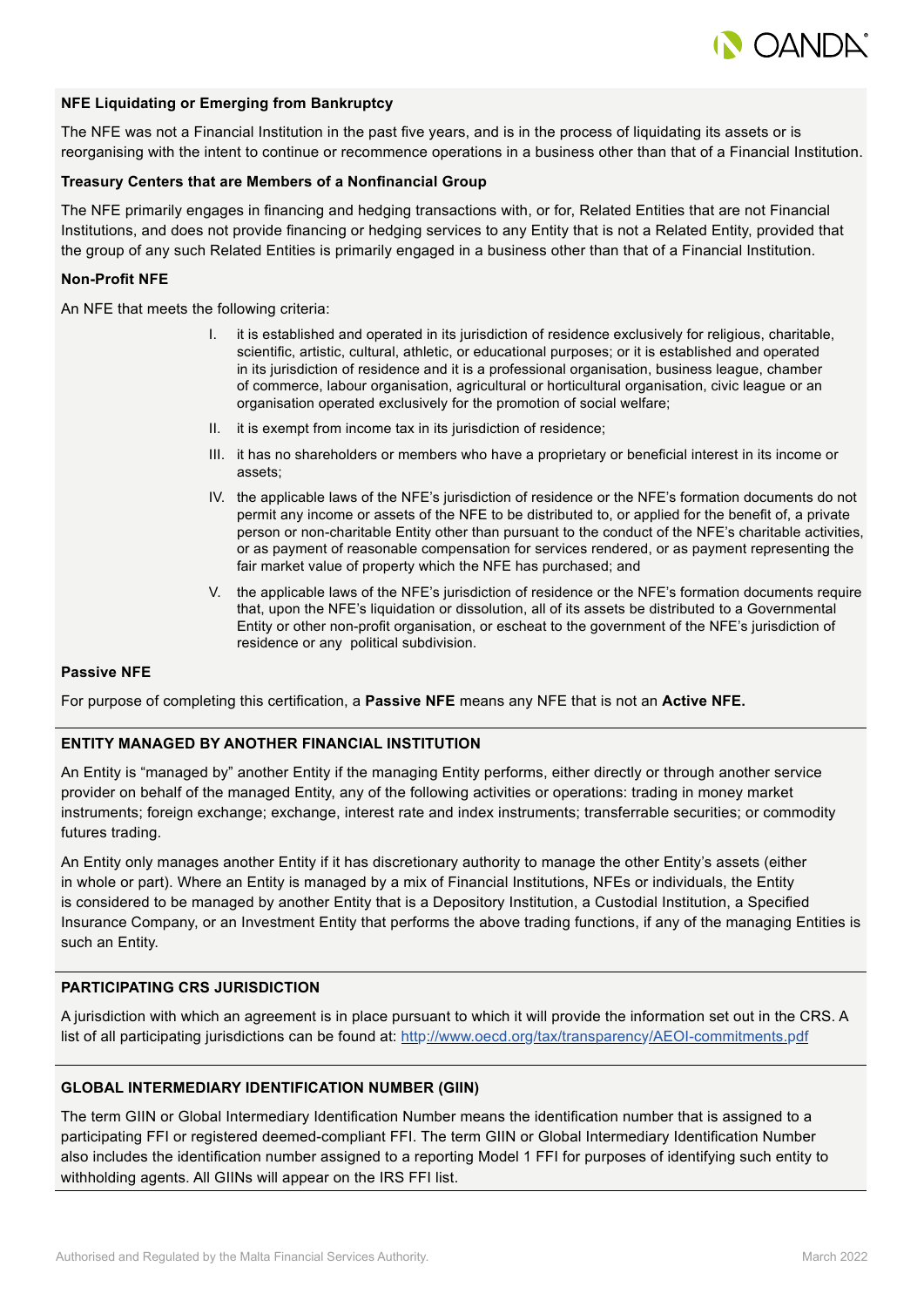

## **Annex**

### **FATCA Definitions - 1**

#### **FATCA STATUS – FINANCIAL INSTITUTION**

#### **Participating FFI**

An FFI that has agreed to comply with the requirements of an FFI agreement, including an FFI described in a Model 2 IGA that has agreed to comply with the requirements of an FFI agreement. The term PFFI also includes a QI branch of a U.S. financial institution, unless such branch is a Reporting Model 1 FFI.

#### **Local/Partner Jurisdiction FFI**

An FFI located in a jurisdiction that has in effect an agreement with the United States to facilitate the implementation of FATCA. A list of all participating jurisdictions can be found at:

[http](https://www.treasury.gov/resource-center/tax-policy/treaties/Pages/FATCA-Archive.aspx)[://www.treasury.](https://www.treasury.gov/resource-center/tax-policy/treaties/Pages/FATCA-Archive.aspx)[g](https://www.treasury.gov/resource-center/tax-policy/treaties/Pages/FATCA-Archive.aspx)[ov/resource-center/tax-](https://www.treasury.gov/resource-center/tax-policy/treaties/Pages/FATCA-Archive.aspx)[policy/treaties/Pag](https://www.treasury.gov/resource-center/tax-policy/treaties/Pages/FATCA-Archive.aspx)[es/FATCA-Archive.as](https://www.treasury.gov/resource-center/tax-policy/treaties/Pages/FATCA-Archive.aspx)[px](https://www.treasury.gov/resource-center/tax-policy/treaties/Pages/FATCA-Archive.aspx)

#### **Trustee-Documented Trust**

A trust established under the laws of the local jurisdiction to the extent that the trustee of the trust is a Reporting U.S. Financial Institution, Reporting Model 1 FFI, or Participating FFI and reports all information required to be reported pursuant to the Agreement with respect to all U.S. Reportable Accounts of the trust.

#### **Registered Deemed-Compliant FFI**

An FFI that registers with the IRS to declare its status. Includes certain local FFIs, non-reporting members of participating FFI groups, qualified collective investment vehicles, restricted funds, qualified credit card issuers and servicers, and sponsored investment entities and controlled foreign corporations.

#### **Other Deemed-Compliant FFI**

Deemed-compliant FFIs also include the following: Non-Registering Local Bank, FFI with Only Low Value Accounts, Sponsored Closely-Held Investment Vehicle, Limited Life Debt Investment Entity, and any other FFI treated as a deemedcompliant FFI under an applicable IGA (except for a registered deemed-compliant FFI).

#### **Nonparticipating FFI**

An FFI other than a participating FFI, a deemed-compliant FFI, or an exempt beneficial owner.

#### **Exempt Beneficial Owner**

An entity in one of the following categories:

| Governmental Entity        | The government of a jurisdiction, any political subdivision of a jurisdiction (including<br>a state, province, county, or municipality), or any wholly owned agency or<br>instrumentality of a jurisdiction or of any one or more of the foregoing.                                                                                                                                                                            |
|----------------------------|--------------------------------------------------------------------------------------------------------------------------------------------------------------------------------------------------------------------------------------------------------------------------------------------------------------------------------------------------------------------------------------------------------------------------------|
| International Organisation | Any international organisation or wholly owned agency or instrumentality thereof.<br>This category includes any intergovernmental organization (including a<br>supranational organisation) (1) that is comprised primarily of governments; (2) that<br>has in effect a headquarters or substantially similar agreement with the jurisdiction;<br>and (3) the income of which does not inure to the benefit of private persons. |
| <b>Central Bank</b>        | An institution that is by law or government sanction the principal authority, other<br>than the government of the jurisdiction itself, issuing instruments intended to<br>circulate as currency. Such an institution may include an instrumentality that is<br>separate from the government of the jurisdiction, whether or not owned in whole or<br>in part by the jurisdiction.                                              |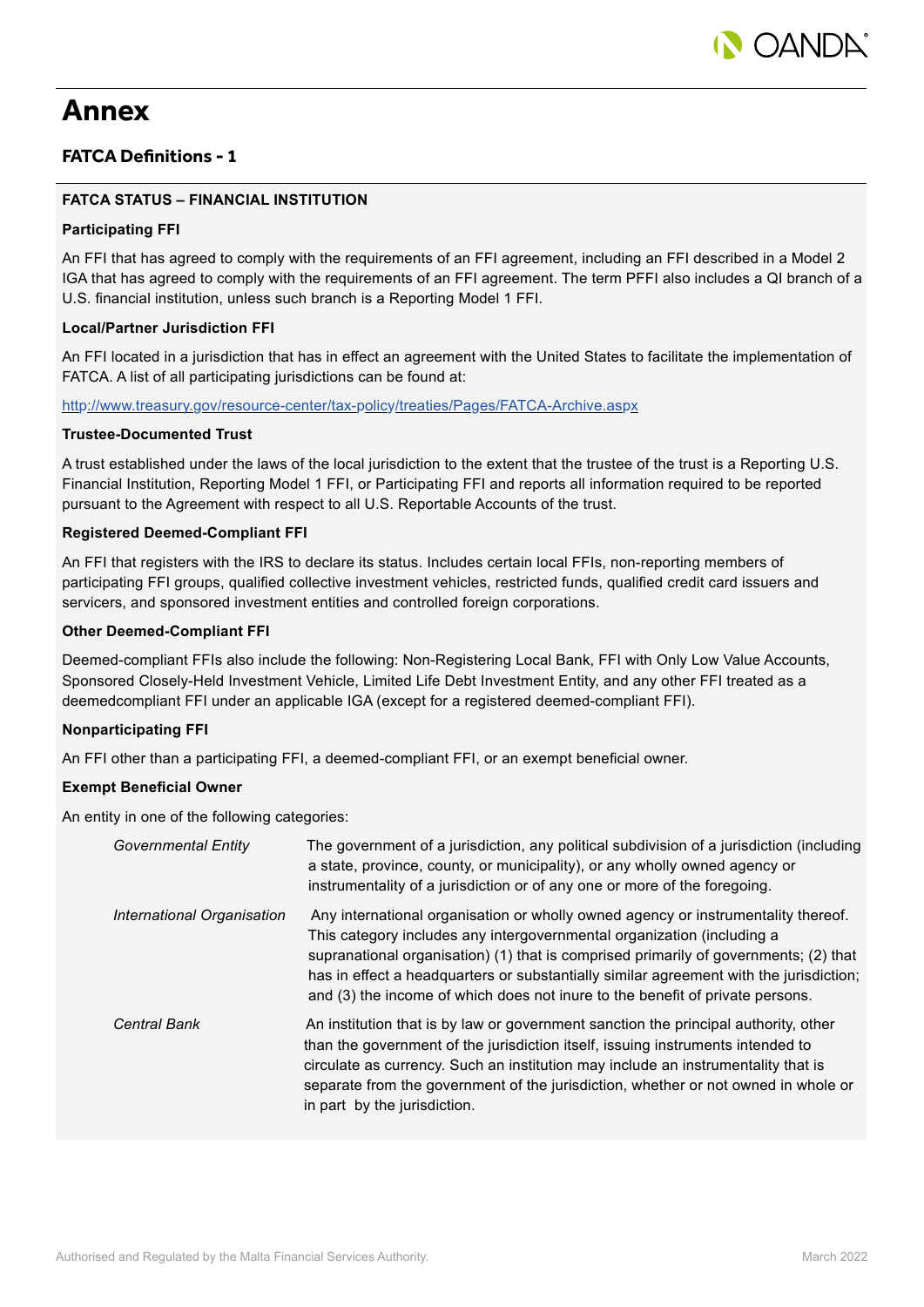

| <b>Exempt Retirement Fund</b>   | A retirement fund that meets one of the following categories under the applicable<br>IGA: Treaty-Qualified Retirement Fund, Broad Participation Retirement Fund,<br>Narrow Participation Retirement Fund, Pension Fund of an Exempt Beneficial<br>Owner, or Investment Entity Wholly Owned by Exempt Beneficial Owners. |
|---------------------------------|-------------------------------------------------------------------------------------------------------------------------------------------------------------------------------------------------------------------------------------------------------------------------------------------------------------------------|
| <b>Investment Entity Wholly</b> | Entity that is a Financial Institution solely because it is an Investment Entity,<br>provided that each direct holder of an Equity Interest                                                                                                                                                                             |
| Owned by Exempt BOs             | in the Entity is an exempt beneficial owner, and each direct holder of a debt<br>interest in such Entity is either a Depository Institution (with respect to a loan<br>made to such Entity) or an exempt beneficial owner.                                                                                              |

#### **Direct Reporting NFFE**

A direct reporting NFFE is a passive NFFE that elects to report certain information about its direct or indirect substantial

U.S. owners directly to the IRS on Form 8966 in lieu of providing such information to the financial institutions at which the NFFE holds an account. Direct reporting NFFEs will be required to register with the IRS to obtain a GIIN and agree to report the information about its substantial U.S. owners directly to the IRS. A direct reporting NFFE will not be treated as a participating FFI or be required to enter into an FFI agreement; it will be treated as an excepted NFFE.

#### **Sponsored Direct Reporting NFFE**

An entity to serving as a "sponsor" for one or more direct reporting NFFEs, which will require the sponsoring entity to report information about a sponsored direct reporting NFFE's direct or indirect substantial U.S owners directly to the IRS on a Form 8966.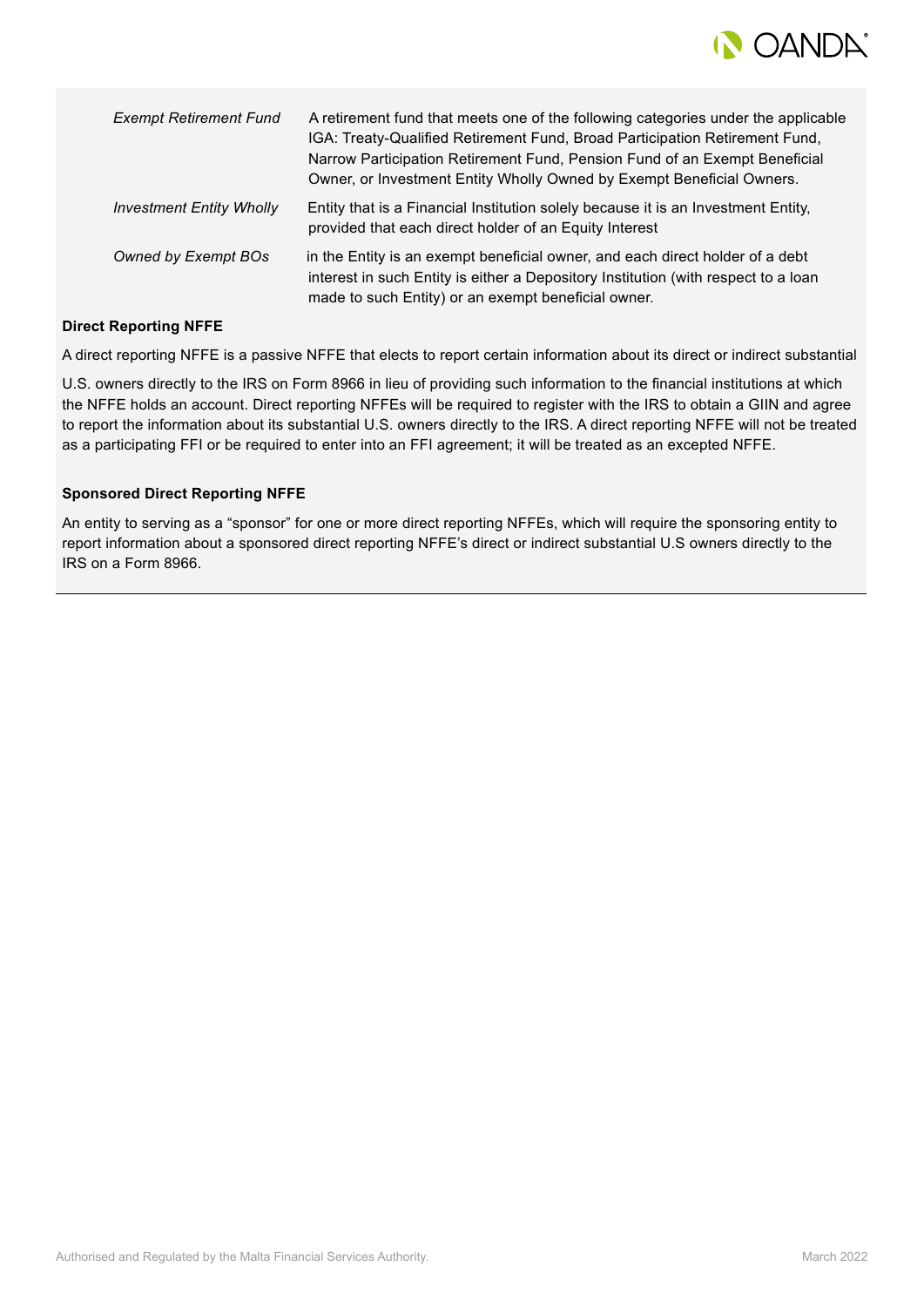

# **Annex**

### **FATCA Definitions - 2**

#### **FATCA STATUS – NFFE NFFEs**

An NFFE means any entity that is not a financial institution. An NFFE may be an **Active NFFE** or a **Passive NFFE.**

#### **Active NFFEs**

#### **Active NFFEs by Reason of Income and Assets**

Less than 50% of the NFFE's gross income for the preceding calendar year or other appropriate reporting period is passive income and less than 50% of the assets held by the NFFE during the preceding calendar year or other appropriate reporting period are assets that produce or are held for the production of passive income.

#### **A Corporation the Stock of which is Regularly Traded on an Established Securities Market (or entity related to such a corporation)**

The stock of the NFFE is regularly traded on an established securities market or the NFFE is a Related Entity of an Entity the stock of which is regularly traded on an established securities market.

| <b>Regularly Traded</b>              | Meaningful volume of trading with respect to the stock on an on-going basis.                                                                                                                                                                                             |
|--------------------------------------|--------------------------------------------------------------------------------------------------------------------------------------------------------------------------------------------------------------------------------------------------------------------------|
| <b>Established Securities Market</b> | An exchange that is officially recognised and supervised by a governmental<br>authority in which the market is located and that has a meaningful annual value<br>of shares traded on the exchange.                                                                       |
| <b>Related Entity</b>                | An Entity is a "Related Entity" of another Entity if either Entity controls the other<br>Entity, or the two Entities are under common control. For this purpose control<br>includes direct or indirect ownership of more than 50% of the vote and value in<br>an Entity. |

#### **Excepted Territory NFFE**

The NFFE is organized in a U.S. Territory and all of the owners of the payee are bona fide residents of that U.S. Territory.

#### **Governmental Entity**

The NFFE is a government (other than the U.S. government), a political subdivision of such government (which, for the avoidance of doubt, includes a state, province, county, or municipality), or a public body performing a function of such government or a political subdivision thereof, a government of a U.S. Territory, an international organization, a non-U.S. central bank of issue, or an Entity wholly owned by one or more of the foregoing.

#### **Holding NFFEs that are Members of a Nonfinancial Group**

Substantially all of the activities of the NFFE consist of holding (in whole or in part) the outstanding stock of, or providing financing and services to, one or more subsidiaries that engage in trades or businesses other than the business of a Financial Institution, except that an Entity does not qualify for this status if the Entity functions (or holds itself out) as an investment fund, such as a private equity fund, venture capital fund, leveraged buyout fund, or any investment vehicle whose purpose is to acquire or fund companies and then hold interests in those companies as capital assets for investment purposes.

#### **A Start-up Company formed in the past 24 months**

The NFFE is not yet operating a business and has no prior operating history, but is investing capital into assets with the intent to operate a business other than that of a Financial Institution, provided that the NFFE does not qualify for this exception after the date that is 24 months after the date of the initial organisation of the NFFE.